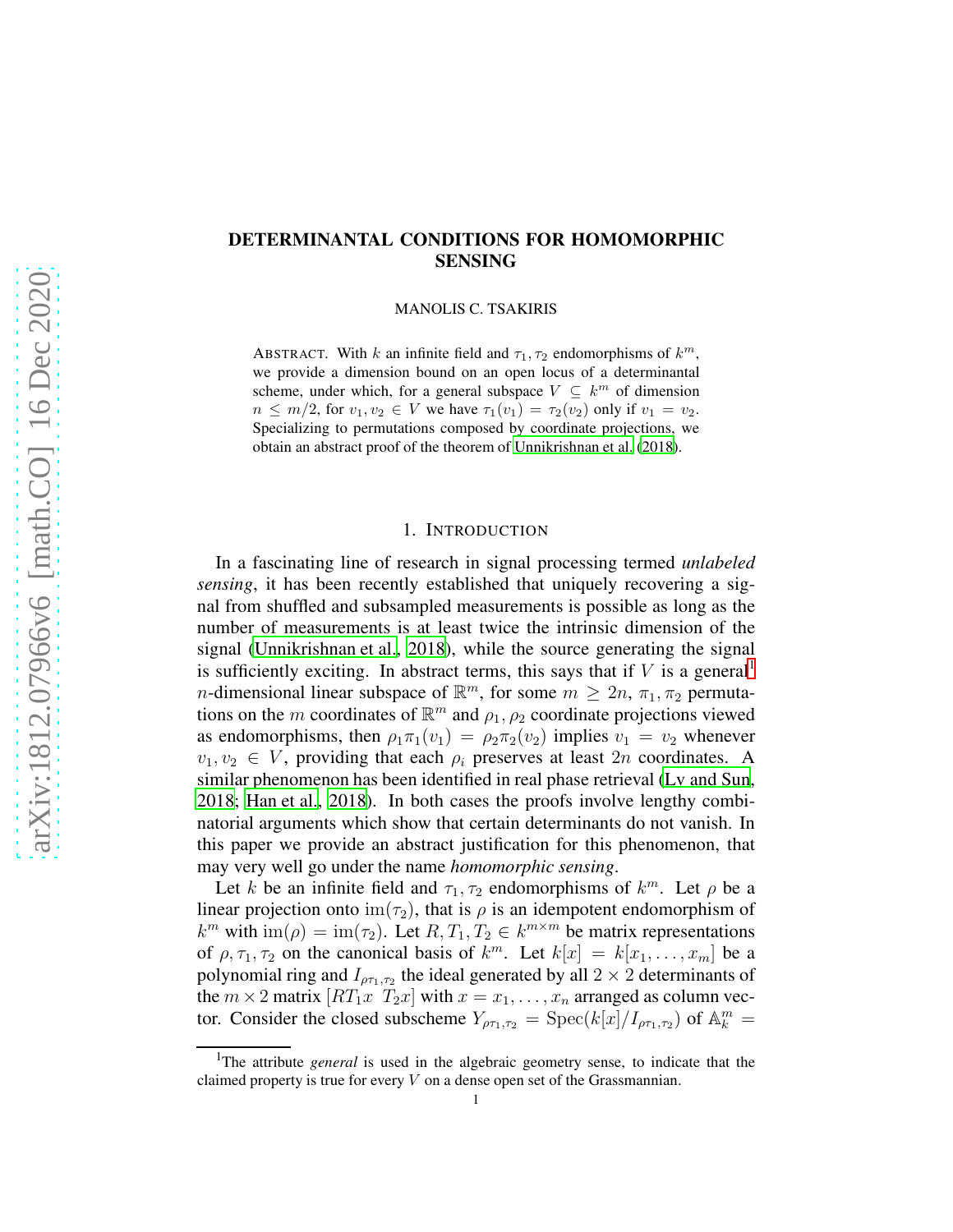Spec(k[x]). Its k-valued points correspond to w's in  $k^m$  with  $\rho \tau_1(w)$ ,  $\tau_2(w)$ are linearly dependent. With  $V \subseteq k^m$  a k-subspace  $\overline{V} = \text{Spec}(k[x]/I_V)$  is the closed subscheme of  $\mathbb{A}_k^m$  corresponding to  $\hat{V}$ , where  $I_V$  is the vanishing ideal of  $V$ . The key object is the locally closed subscheme

$$
U_{\rho\tau_1,\tau_2} = Y_{\rho\tau_1,\tau_2} \setminus \overline{\ker(\rho\tau_1 - \tau_2)} \cup \overline{\ker(\rho\tau_1)} \cup \overline{\ker(\tau_2)}
$$

Let  $\mathrm{Gr}(n,m)$  be the Grassmannian of *n*-dimensional *k*-subspaces of  $k^m$ , identified by the image of the Plücker embedding with an irreducible projective variety. Our main result is:

<span id="page-1-0"></span>**Theorem 1.** *For*  $n \leq m/2$  *suppose* dim  $U_{\rho\tau_1,\tau_2} \leq m-n$ , dim<sub>k</sub> im $(\tau_2) \geq$  $2n, \dim_k \text{im}(\tau_1) \geq n$ . Then there is an open dense set  $\mathscr{U} \subseteq \text{Gr}(n, m)$  such *that for*  $V \in \mathcal{U}$  *and*  $v_1, v_2 \in V$  *we have*  $\tau_1(v_1) = \tau_2(v_2)$  *only if*  $v_1 = v_2$ *.* 

By a coordinate projection  $\rho$  we mean an endomorphism of  $k^m$  which preserves the values of rank( $\rho$ ) coordinates and sets the rest to zero.

<span id="page-1-1"></span>**Theorem 2.** Let  $\pi_1, \pi_2$  be permutations on the m coordinates of  $k^m$  and  $\rho_1, \rho_2$  *coordinate projections. Then* dim  $U_{\rho_2\rho_1\pi_1,\rho_2\pi_2} \leq m - |\text{rank}(\rho_2)/2|$ *.* 

Using Theorems [1](#page-1-0)[-2](#page-1-1) we obtain a generalization of the main theorem of [Unnikrishnan et al. \(2018](#page-14-0)). The generalization consists in allowing one of the projections to preserve at least n coordinates (and not  $2n$  for both projections) as well as considering sign changes. We call  $\rho : k^m \to k^m$  a signed coordinate projection, if it is the composition of a coordinate projection with a map represented by a diagonal matrix with  $\pm 1$  on the diagonal.

<span id="page-1-2"></span>**Corollary 1.** Let  $\mathcal{P}_m$  be the group of permutations on the m coordinates of  $k^m$ , and  $\mathscr{R}_n, \mathscr{R}_{2n}, \mathscr{S}_n, \mathscr{S}_{2n}$  the set of all coordinate projections  $(\mathscr{R}_n, \mathscr{R}_{2n})$ and signed coordinate projections ( $\mathscr{S}_n,$   $\mathscr{S}_{2n}$ ) of  $k^m$ , which preserve at least *n* and 2n coordinates respectively, for some  $n \leq m/2$ . Then the following *is true for a general n-dimensional subspace*  $V$ *: if*  $\rho_1 \pi_1(v_1) = \rho_2 \pi_2(v_2)$ *for*  $v_1, v_2 \in V$  *with*  $\rho_1 \in \mathscr{S}_n, \rho_2 \in \mathscr{S}_{2n}, \pi_1, \pi_2 \in \mathscr{P}_m$ , then  $v_1 = v_2$  or  $v_1 = -v_2$ *. Moreover, if*  $\rho_1 \in \mathcal{R}_n$  *and*  $\rho_2 \in \mathcal{R}_{2n}$ *, then*  $v_1 = v_2$ *.* 

Restricting our attention to general points, a much simpler argument gives much weaker conditions than in Theorem [1:](#page-1-0)

<span id="page-1-3"></span>**Proposition 1.** *Suppose*  $\tau_1, \tau_2$  *have rank at least*  $n + 1$  *and are not scalar multiples of each other. Then for a general* n*-dimensional linear subspace* V of  $k^m$  and v a general point in V, we have  $\tau_1(v) = \tau_2(v')$  with  $v' \in V$ *only if*  $v' = v$ .

The results of the present paper substantiate the technical part of the expository paper of [Tsakiris and Peng \(2019](#page-14-1)). The reader may also find there an application of these notions to image registration. In a short letter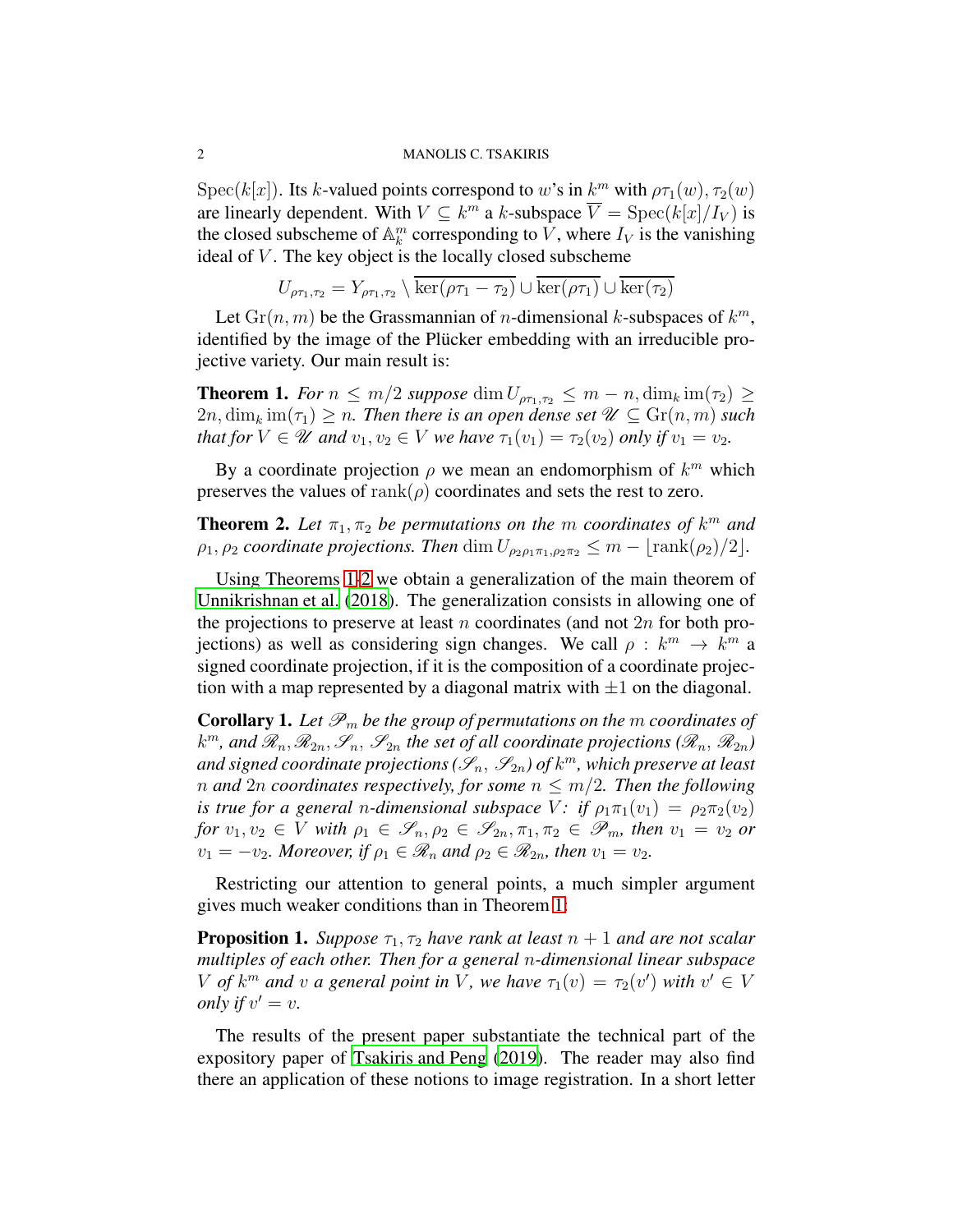Dokmanić (2019) studied independently the same problem for  $\tau_1, \tau_2$  automorphisms with  $\tau_1^{-1}\tau_2$  diagonalizable. I was inspired to work on this problem after Prof. Aldo Conca pointed to me, during his visit in Shanghai in September 2018, eigenspace conditions in the form of Proposition [2](#page-2-0) for diagonalizable endomorphisms. I thank Liangzu Peng for stimulating discussions and comments on the manuscript.

#### 2. PROOF OF THEOREM [1](#page-1-0)

For a positive integer s set  $[s] = \{1, \ldots, s\}$  and  $[0] = 0$ . We first consider a special case where one of the endomorphisms is the identity id. Let  $\tau$  be the other endomorphism with  $T \in k^{m \times m}$  its matrix representation on the canonical basis of  $k^m$ . Denote by  $I_{\tau}$  the ideal of  $k[x]$  generated by the  $2 \times 2$  determinants of the  $2 \times m$  matrix  $[Tx \ x]$ . The k-valued points of the closed subscheme  $Y_\tau = \text{Spec}(k[x]/I_\tau)$  form the union of the eigenspaces of the endomorphism  $\tau$  corresponding to eigenvalues that lie in k. Set  $U_{\tau} =$  $Y_{\tau} \setminus \text{ker}(\tau - \text{id})$  the open subscheme of  $Y_{\tau}$  with the locus associated to eigenvalue 1 removed. We have:

<span id="page-2-0"></span>**Proposition 2.** Suppose that  $\dim U_\tau \leq m - n$  for some n with  $m \geq 2n$ . *Then there is a dense open set*  $\mathscr{U} \subset \mathrm{Gr}(n,m)$  *such that for every*  $V \in \mathscr{U}$ *and*  $v_1, v_2 \in V$  *we have*  $\tau(v_1) = v_2$  *only if*  $v_1 = v_2$ *.* 

*Proof.* See [§2.1.](#page-5-0)

Denote by  $k[x]_1$  the k-vector space of degree-1 homogeneous polynomials in k[x]. Write  $\overline{\ker(\rho \tau_1 - \tau_2)} = \text{Spec}(k[x]/J)$  where J is generated by linear forms  $p_{\alpha} \in k[x]_1$ ,  $\alpha \in [\text{codim ker}(\rho \tau_1 - \tau_2)]$ . Similarly, let  $q_{\beta}$ 's and  $r_{\gamma}$ 's be linear forms generating the vanishing ideals of ker( $\rho\tau_1$ ) and ker( $\tau_2$ ) respectively. Set  $h_{\alpha\beta\gamma} = p_{\alpha}q_{\beta}r_{\gamma}$ . Then

$$
U_{\rho\tau_1,\tau_2} = \bigcup_{\alpha,\beta,\gamma} \text{Spec} \left( k[x]/I_{\rho\tau_1,\tau_2} \right)_{h_{\alpha\beta\gamma}}
$$

where  $(k[x]/I_{\rho\tau_1,\tau_2})_{h_{\alpha\beta\gamma}}$  is the localization of  $k[x]/I_{\rho\tau_1,\tau_2}$  at the multiplicatively closed set  $\{1, h_{\alpha\beta\gamma}, h_{\alpha\beta\gamma}^2, \dots\}.$ 

Set  $\ell = \dim_k \text{im}(\tau_2)$ . There is a dense open set  $\mathscr{U}_1 \subseteq \text{Gr}(\ell,m)$  such that  $H \cap \text{ker}(\tau_2) = 0$  for every  $H \in \mathscr{U}_1$ . For any such H we have that  $\tau_2|_H$  establishes an isomorphism between H and  $\text{im}(\tau_2)$ . Let  $(\tau_2|_H)^{-1}$ :  $\lim_{t \to \infty}$   $\rightarrow$  H be the inverse map. Consider the endomorphism of H given by  $\tau_H = (\tau_2|_H)^{-1} \rho \tau_1|_H$ . Fixing a basis  $B_{\text{im}(\tau_2)} \in k^{m \times \ell}$  of  $\text{im}(\tau_2)$  we let R' be the  $k^{l \times m}$  matrix that sends a vector  $\xi \in k^m$  to the coefficients of the representation of  $\rho(\xi)$  on the basis  $B_{\text{im}(\tau_2)}$  and note that  $R'R = R'$ . Fix a basis  $B_H \in k^{m \times \ell}$  of H. Then  $\tau_2|_H$  is represented by the invertible matrix  $T_{2,H} = R'T_2B_H \in k^{\ell \times \ell}$  and  $\tau_H$  by  $T_H = T_{2,H}^{-1}R'T_1B_H \in k^{\ell \times \ell}$ .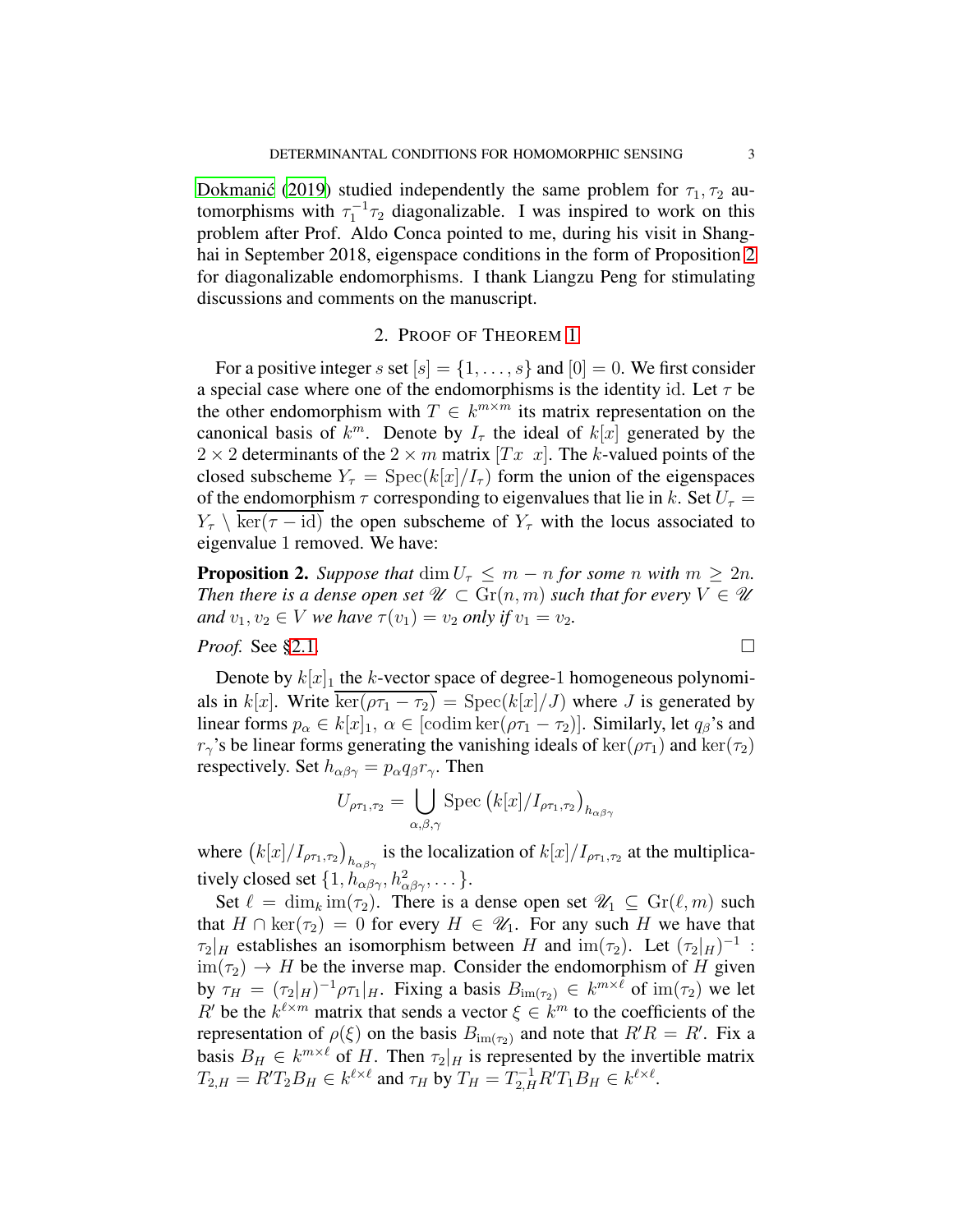Let  $k[z] = k[z_1, \ldots, z_\ell]$  be a polynomial ring of dimension  $\ell$  and consider the surjective ring homomorphism  $\psi : k[x] \rightarrow k[z]$  that takes x to  $B_Hz$ . The kernel of  $\psi$  is the vanishing ideal  $I_H$  of H, so that  $\psi$  induces a ring isomorphism  $k[x]/I_H \cong k[z]$ . The further ring isomorphism  $k[x]/I_H + (p_\alpha)_\alpha \cong k[z]/(\psi(p_\alpha))_\alpha$  corresponds geometrically to the identification ker( $\rho \tau_1 - \tau_2$ )  $\cap$  H  $\cong$  ker( $\tau_H$  – id). That is, the  $\psi(p_\alpha)$ 's generate the vanishing ideal of ker( $\tau_H$  – id). Similarly, the  $\psi(q_\beta)$ 's generate the vanishing ideal of ker( $\tau_H$ ), while the  $\psi(r_\gamma)$ 's generate the irrelevant ideal  $(z_1, \ldots, z_\ell)$ . Now define  $I_{\tau_H}$  to be the ideal of  $k[z]$  generated by all  $2 \times 2$ determinants of the  $\ell \times 2$  matrix  $[T_H z \ z]$ . We have:

# <span id="page-3-0"></span>**Lemma 1.**  $I_{\tau_H} = \psi(I_{\rho \tau_1, \tau_2})$ .

*Proof.* Since  $\tau_2(\tau_2|_H)^{-1}\rho = \rho$  we have  $\psi([RT_1 x \ T_2 x]) = T_2 B_H[T_H z \ z]$ . Recall that if C is a 2  $\times$   $\ell$  row-submatrix of  $T_2B_H$  then  $\det(C[T_Hz\ z])=$  $\sum_{\mathcal{J}\subset [\ell],\#\mathcal{J}=2}\det(C_\mathcal{J})\det(\mathcal{J}[T_Hz\ z])$ , where  $C_\mathcal{J}$  and  $\mathcal{J}[T_Hz\ z]$  denote column and row  $2 \times 2$  submatrices repsectively, indexed by  $\mathcal{J}$ . This shows that the ideal of 2  $\times$  2 determinants of  $\psi([RT_1 x \ T_2 x])$  is contained in the ideal of 2  $\times$  2 determinants of  $[T_H z \ z]$ . For the reverse inclusion, note that  $T_2 B_H$ has rank  $\ell$  and so there is an invertible row-submatrix A of  $T_2B_H$  of size  $\ell \times \ell$ . It is enough to prove that the ideal of  $2 \times 2$  determinants of  $A[T_H z \ z]$ coincides with that of  $[T_Hz\ z]$ . The matrix A induces a k-automorphism  $f : (k[z])^{\ell} \to (k[z])^{\ell}$  given by  $u \mapsto Au$ . This further induces a k-linear map of exterior powers  $f^{(2)}$ :  $\wedge^2 (k[z])^{\ell} \rightarrow \wedge^2 (k[z])^{\ell}$  by taking  $u \wedge v$  to  $Au \wedge Av$ . Note that  $u \wedge v$  is the vector of  $2 \times 2$  determinants of the matrix [u v]. Similarly  $A^{-1}$  induces a k-linear map  $g^{(2)}$  :  $\wedge^2 (k[z])^{\ell} \rightarrow \wedge^2 (k[z])^{\ell}$ . Since  $f^{(2)}, g^{(2)}$  are inverses, the vectors of  $2 \times 2$  determinants of  $A[T_H z \; z]$ and  $[T_Hz\ z]$  can be obtained from each other via matrix multiplication over k, thus they generate the same ideal.

Lemma [1](#page-3-0) gives the ring isomorphism  $\psi' : k[x]/I_{\rho\tau_1,\tau_2} + I_H \cong k[z]/I_{\tau_H}$ . Together with the definition of  $U_{\tau_H}$  this gives

$$
U_{\tau_H} \setminus \overline{\ker(\tau_H)} = \operatorname{Spec}(k[z]/I_{\tau_H}) \setminus \overline{\ker(\tau_H - \mathrm{id})} \cup \overline{\ker(\tau_H)}
$$

$$
\cong \bigcup_{\alpha,\beta} \operatorname{Spec}(k[x]/I_{\rho\tau_1,\tau_2} + I_H)_{p_\alpha q_\beta}
$$

Let  $\text{Gr}(c, k[x]_1)$  be the Grassmannian of k-subspaces W of  $k[x]_1$  of dimension c. The following is a folklore fact in commutative algebra.

<span id="page-3-1"></span>Lemma 2. *Let* I *be a homogeneous ideal of* k[x]*. Then there exists a dense open set*  $\mathscr{U}^* \subseteq$   $\mathrm{Gr}(c, k[x]_1)$  *such that* 

$$
\dim (k[x]/I + (W)) = \max \{ \dim (k[x]/I) - c, 0 \}
$$

*for every*  $W \in \mathscr{U}^*$ , with  $(W)$  the ideal generated by  $W$ .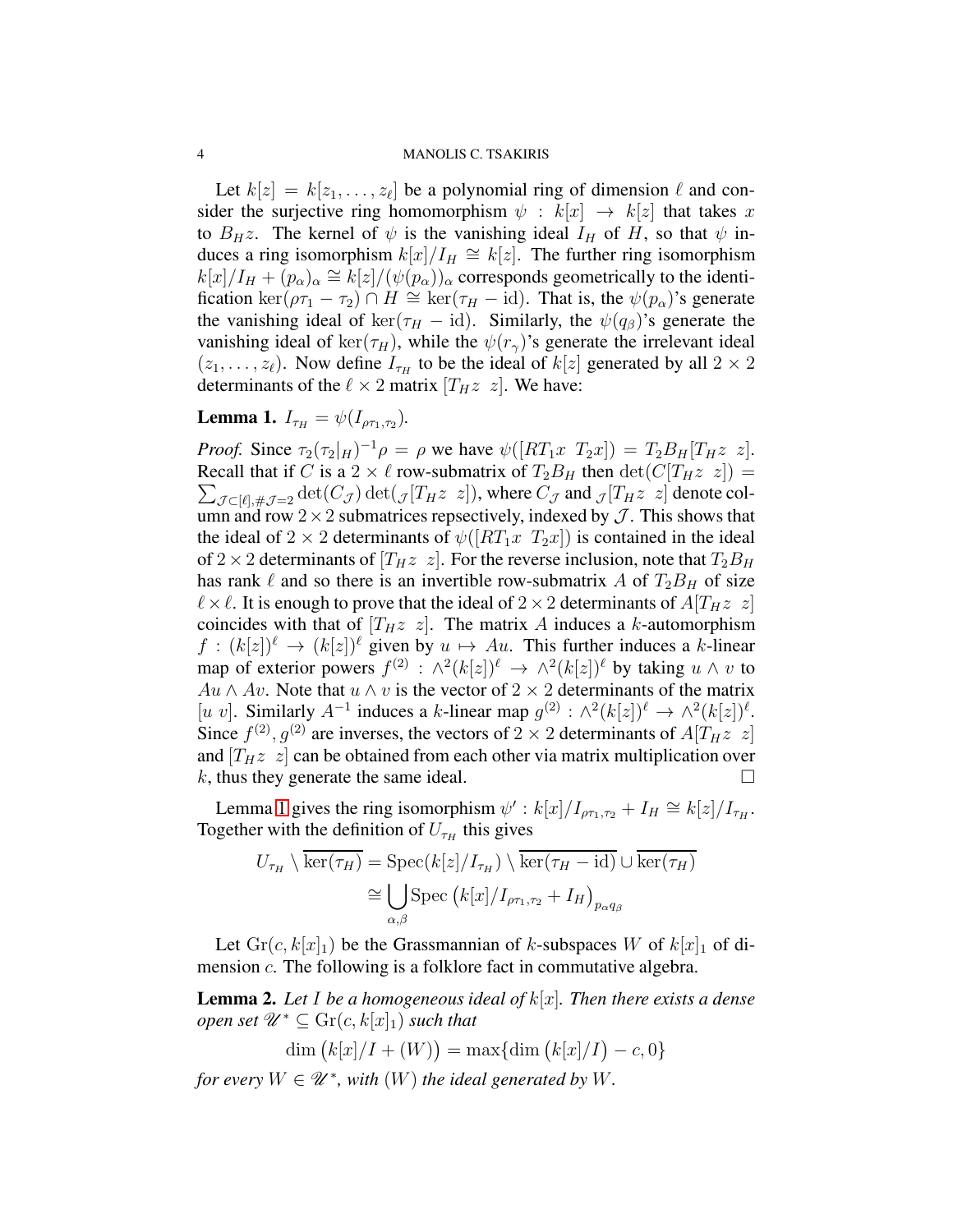$\sqrt{I_{\rho\tau_1,\tau_2}} = \bigcap_{P \in \mathscr{P}} P$ . Let  $\mathscr{P}_{\alpha,\beta}$  be the subset of  $\mathscr{P}$  consisting of those P's Let  $\mathscr P$  be the minimal set of homogeneous prime ideals of  $k[x]$  such that that do not contain  $p_{\alpha}q_{\beta}$  for some  $\alpha, \beta$ . Each such P corresponds to an irreducible component of Spec  $(k[x]/I_{\rho\tau_1,\tau_2})_{p_{\alpha}q_{\beta}}$ . For  $P \in \mathscr{P}_{\alpha,\beta}$  Lemma [2](#page-3-1) with  $c = m - \ell$  and  $I = P$  gives a dense open set  $\mathscr{U}_P^* \subseteq \text{Gr}(m - \ell, k[x]_1)$ on which  $\dim (k[x]/P + (W)) = \max \{ \dim (k[x]/P) - m + \ell, 0 \}$  for every  $W \in \mathscr{U}_{P}^*$ . Set  $\mathscr{U}_{\alpha,\beta}^* = \bigcap_{P \in \mathscr{P}_{\alpha,\beta}} \mathscr{U}_{P}^*$ . For every  $W \in \mathscr{U}_{\alpha,\beta}^*$  we have  $\dim \big(k[x]/I_{\rho\tau_1,\tau_2}+(W)\big)_{p_\alpha q_\beta}=\max\big\{\dim \big(k[x]/I_{\rho\tau_1,\tau_2}\big)_{p_\alpha q_\beta}-m+\ell,0\big\}.$ By hypothesis  $\dim U_{\rho\tau_1,\tau_2}\leq m-n$  so  $\dim \big(k[x]/I_{\rho\tau_1,\tau_2}\big)_{p_\alpha q_\beta}\leq m-n.$  With  $\mathscr{U}^* = \bigcap_{\alpha,\beta} \mathscr{U}_{\alpha,\beta}^*$ , for every  $W \in \mathscr{U}^*$  we have that  $\dim (k[x]/I_{\rho\tau_1,\tau_2} + I_{\rho\tau_1}$  $(W)$ )<sub> $p_{\alpha q_{\beta}} \leq \ell - n$  for every  $\alpha, \beta$ . Now under the isomorphism  $Gr(m - n)$ </sub>  $\ell, k[x]_1$   $\cong$   $\text{Gr}(\ell, m)$  the open set  $\mathscr{U}^*$  gives an open set  $\mathscr{U}_2 \subset \text{Gr}(\ell, m)$  such that  $H \in \mathscr{U}_2$  if and only if  $I_H \in \mathscr{U}^*$ . We conclude that  $\dim U_{\tau_H} \backslash \overline{\ker(\tau_H)} \leq 1$  $\ell - n$  for every  $H \in \mathscr{U}_2$ .

The locus of H's in  $\mathcal{U}_1 \cap \mathcal{U}_2$  for which i)  $\dim_k \ker(\tau_H)$  is minimal, ii)  $\dim_k E_{\tau_H,1} = \ell - \operatorname{rank}(R'T_1B_H - R'T_2B_H)$  is minimal, iii) a unique basis  $B_H$  exists with the top  $\ell \times \ell$  block the identity matrix, is also open and non-empty; call it  $\mathcal{U}_3$ . For every  $H \in \mathcal{U}_3$  the above mentioned unique representation  $B_H$  of H establishes a k-vector space isomorphism  $H \cong k^{\ell}$  by sending the jth column of  $B_H$  to the jth canonical vector of  $k^{\ell}$ . This further establishes an isomorphism of projective varieties  $\gamma_H$ :  $\text{Gr}(n, H) \xrightarrow{\sim}$  $\operatorname{Gr}(n, \ell)$ . By the definition of  $\mathcal{U}_3$  dim<sub>k</sub> ker( $\tau_H$ ) is constant for every  $H \in$  $\mathscr{U}_3$ , call that value  $\alpha$ . If  $\alpha \leq n$  then  $\tau_H$  satisfies the hypothesis of Proposi-tion [2](#page-2-0) for every  $H \in \mathscr{U}_3$ . Hence there is a dense open set  $\mathscr{U}_H \subseteq \mathrm{Gr}(n, H)$ such that for every  $V \in \mathscr{U}_H$  and  $v_1, v_2 \in V$  we have  $\tau_H(v_1) = v_2$  only if  $v_1 = v_2$ . If on the other hand  $\alpha > n$ , it is easy to see that there is another dense open set that we also call  $\mathscr{U}_H \subseteq \text{Gr}(n, H)$ , such that for every  $V \in \mathscr{U}_H$  and  $v_1, v_2 \in V$  the equality  $\tau_H(v_1) = v_2$  implies  $v_1 = v_2 = 0$ .

We now show that the incidence correspondence  $V \subset H$  with  $H \in \mathscr{U}_4$ and  $V \in \mathscr{U}_H$  contains a non-empty open set of the flag variety  $Fl(n, \ell, m)$ , the latter defined as the closed subset of  $\mathrm{Gr}(n,m) \times \mathrm{Gr}(\ell,m)$  cut out by the relation  $V \in \mathrm{Gr}(n, H)$ . Towards that end, it is enough to show that the equations that define  $\mathcal{U}_H$  are polynomials in the Plücker coordinates of V via  $\gamma_H$  with rational coefficients in  $B_H$ . Denote by  $k(B_H)$  the field of fractions of the polynomial ring  $k[B_H]$  with the free entries of  $B_H$  viewed as variables. The parametrization of  $\mathcal{U}_H$  by H depends on the two numbers  $\alpha = \dim_k \ker(\tau_H)$  and  $\beta = \dim_k E_{\tau_H,1}$ . Both these dimensions are constant for every  $H \in \mathcal{U}_3$  and there are three possibilities for the structure of  $\mathscr{U}_H$  determined by the cases i)  $\alpha \leq n, \beta \leq m-n$ , ii)  $\alpha \leq n, \beta > m-n$ , iii)  $\alpha > n$ . We only discuss i) and ii). For case i) the last part of the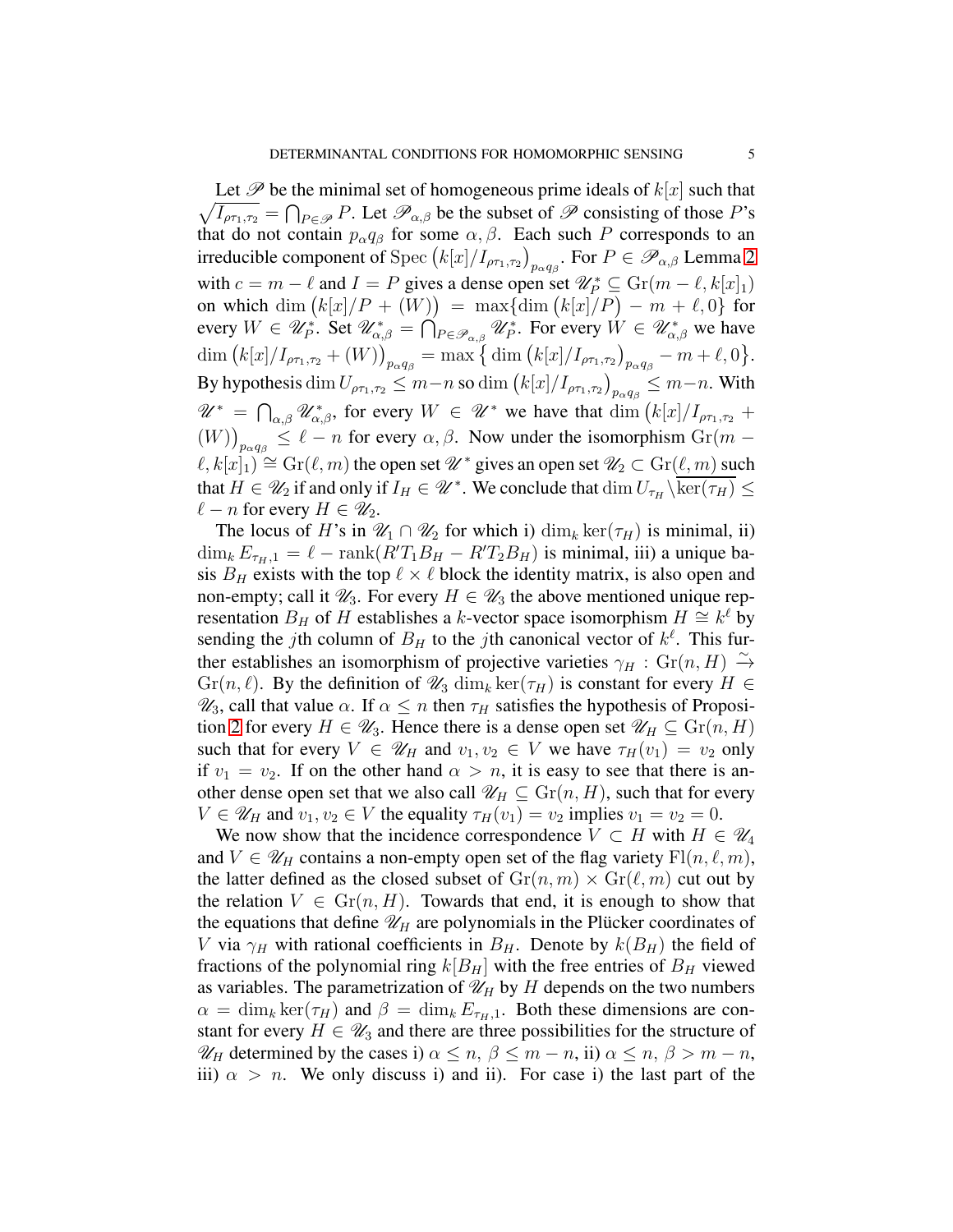proof of Proposition [2](#page-2-0) shows that  $\mathcal{U}_H$  is determined via  $\gamma_H$  by the condition rank $[T_H A \mid A] = 2n$ , where  $A \in k^{\ell \times n}$  is any basis of  $\gamma_H(V)$ . This amounts to the non-simultaneous vanishing of certain quadratic equations in the Plücker coordinates of  $\gamma_H(V)$  with coefficients in  $k(B_H)$ . For case ii) we note that the number  $\beta$  is equal to the  $k(B_H)$ -vector space dimension of the right nullspace of the matrix  $T_H - I$ , where I is the identity matrix of size  $\ell$ . By Gauss-Jordan elimination over  $k(B_H)$  we compute a  $k(B_H)$ -basis  $\mathfrak{s}_1, \ldots, \mathfrak{s}_{\beta} \in k(B_H)^{\ell}$  for that nullspace. We extend this sequence by adding vectors  $s_1, \ldots, s_{\ell-\beta} \in k^{\ell}$  such that the matrix  $S = [\mathfrak{s}_1 \cdots \mathfrak{s}_{\beta} \; s_1 \cdots s_{\ell-\beta}] \in k(B_H)^{\ell \times \ell}$  is invertible over  $k(B_H)$ . The last part of the proof of Proposition [2](#page-2-0) shows that now  $\mathcal{U}_H$  is determined via  $\gamma_H$  as the  $\gamma_H(V)$ 's with basis  $A \in k^{\ell \times n}$  for which  $\det(S_{[n]}^{-1}A) \neq 0$ , where  $S^{-1}_{[n]}$  $\binom{-1}{[n]}$  is the top  $n \times m$  block of  $S^{-1}$ . This is a linear equation in the Plücker coordinates of  $\gamma_H(V)$  with rational coefficients in  $B_H$ .

We have a non-empty open set  $\mathscr{O} \subset Fl(n,\ell,m)$  such that for every  $(V, H) \in \mathcal{O}$  we have that V satisfies the property of interest: if  $\tau_1(v_1) =$  $\tau_2(v_2)$  for  $v_1, v_2 \in V$  then  $\tau_H(v_1) = v_2$  and thus necessarily  $v_1 = v_2$ . The equations that define  $\mathcal O$  also define a non-empty open subscheme  $\overline{\mathcal O}$  of the flag scheme  $\overline{\mathrm{Fl}}(n,\ell,m)$ , where the overline notation indicates scheme structure. Now, since both  $Fl(n, \ell, m)$  and  $Gr(n, m)$  are irreducible, the image of  $\overline{\mathscr{O}}$  under the canonical projection  $\overline{\mathrm{Fl}}(n, \ell, m) \to \overline{\mathrm{Gr}}(n, m)$  is dense. By Chevalley's theorem that image is constructible and thus it contains a nonempty open set  $\overline{\mathscr{U}}_5$  whose k-valued points satisfy our property of interest. It remains to show how to get the open set  $\mathscr{U} \subset \mathrm{Gr}(n,m)$  of the theorem.  $Gr(n, m)$ ,  $\overline{Gr}(n, m)$  are locally isomorphic to the affine space of dimension  $n(m - n)$ . Let  $\overline{\mathscr{U}}_6$  be the open set of  $\overline{\text{Gr}}(n, m)$  where some Plücker coordinate does not vanish. With Y an  $n \times (m - n)$  matrix of indeterminates,  $\overline{\mathscr{U}}_6$  is isomorphic to  $\mathbb{A}^{n(m-n)} = \text{Spec } k[Y]$ . The non-vanishing of the same Plücker coordinate in  $\mathrm{Gr}(n, m)$  gives an open set  $\mathscr{U}_7 \subset \mathrm{Gr}(n, m)$ , which is isomorphic to  $k^{n(m-n)}$ . Replacing  $\overline{\mathscr{U}}_5$  by its intersection with  $\overline{\mathscr{U}}_6$ , we may assume that it lies in  $\mathbb{A}^{n(m-n)}$ . As  $\overline{\mathscr{U}}_5$  is covered by basic affine open sets, we may further assume that  $\overline{\mathscr{U}}_5 = \text{Spec}(k[Y])_p$  for some non-zero polynomial  $p \in k[Y]$ . Our open set  $\mathscr U$  is the non-vanishing locus of p in  $\mathcal{U}_7$ , which is non-empty by the infinity of k.

<span id="page-5-0"></span>2.1. Proof of Proposition [2.](#page-2-0) We recall some notions from linear algebra following [Roman](#page-13-3) [\(2008\)](#page-13-3). For simplicity we write  $\tau v$  instead of  $\tau(v)$ . We say that a k-subspace C of  $k^m$  is  $\tau$ -cyclic if it admits a basis of the form  $v, \tau v, \tau^2 v, \ldots, \tau^{d-1} v$  for some  $v \in k^m$  with  $d = \dim_k C$ . Let y be a transcendental element over k. Then  $k^m$  admits a  $k[y]$ -module structure under the action  $p(y) \in k[y] \mapsto p(\tau) \in \text{Hom}_k(k^m, k^m)$ . Let  $m_\tau(y)$  be the monic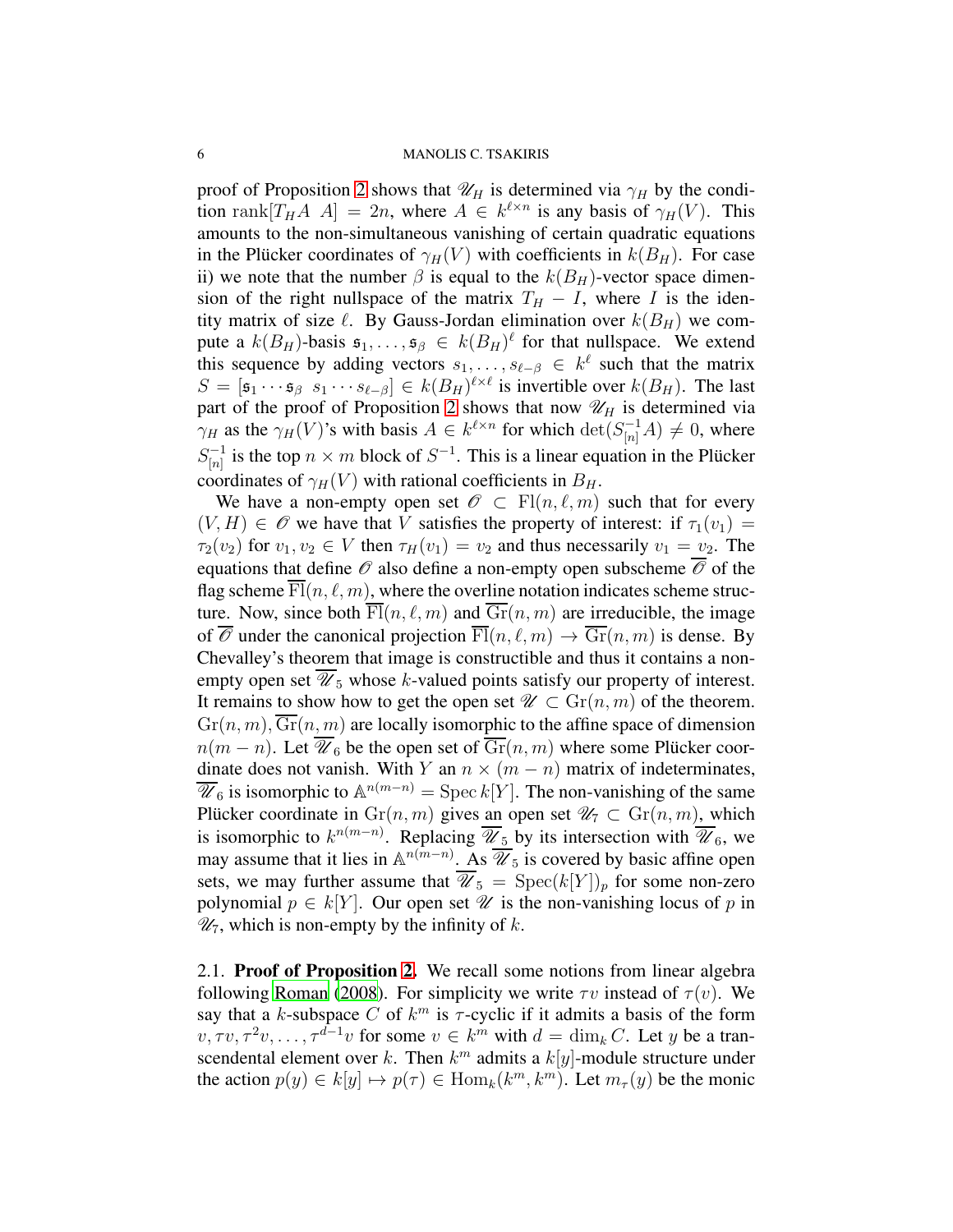minimal polynomial of  $\tau$  and let  $m_{\tau}(y) = p_1^{\ell_1}$  $l_1^{l_1}(y) \cdots p_s^{l_s}(y)$  be its unique factorization into powers of irreducible polynomials  $p_i(y) \in k[y]$ . Then  $k^m$ admits a primary cyclic decomposition as a  $k[y]$ -module into the direct sum of  $\tau$ -cyclic subspaces on which the minimal polynomial of  $\tau$  is a power of one of the  $p_i(y)$ 's. Now  $\tau$  admits an eigenvalue  $\lambda \in k$  if and only if  $y - \lambda$ divides  $m_{\tau}(y)$ , that is if and only if one of the  $p_i(y)$ 's is equal to  $y - \lambda$ . Let  $C$  be a  $\tau$ -cyclic subspace as above in the primary decomposition with minimal polynomial of the form  $(y - \lambda)^e$ . Then  $w_i = (\tau - \lambda)^{d-i}v$ ,  $i \in [d]$  is a basis of C with  $\tau w_1 = \lambda w_1$  and  $\tau w_i = \lambda w_i + w_{i-1}$ ,  $i = 2, \dots, d$ . We call this basis a Jordan basis and the matrix representation of  $\tau|_C$  on that basis is a Jordan block

$$
\begin{bmatrix}\n\lambda & 1 & 0 & \cdots & 0 & 0 \\
0 & \lambda & 0 & \cdots & 0 & 0 \\
\vdots & \vdots & \vdots & \ddots & \vdots & \vdots \\
0 & 0 & 0 & \cdots & \lambda & 1 \\
0 & 0 & 0 & \cdots & 0 & \lambda\n\end{bmatrix} \in k^{d \times d}
$$

Thus the geometric multiplicity of the eigenvalue  $\lambda \in k$  is the number of  $\tau$ cyclic subspaces in the primary decomposition of  $k^m$  for which  $m_{\tau|c}(y) =$  $(y - \lambda)^d$  for some  $d \geq 1$ . Now  $\tau$  induces an endomorphism of  $\overline{k}^m$  in a natural way, which we also call  $\tau$ . With  $\lambda_i, i \in [s]$  the eigenvalues of  $\tau$  over  $\bar{k}$  we have that  $\bar{k}^m$  admits a decomposition  $\bar{k}^m = \bigoplus_{t,i} C_{t,\lambda_i}$  into  $\tau$ -cyclic  $\bar{k}$ -subspaces with  $C_{t,\lambda_i}$  corresponding to eigenvalue  $\lambda_i$ . That is each  $\mathcal{C}_{t,\lambda_i}$  admits a Jordan basis  $w_1, \ldots, w_{d_{ti}}$  such that  $\tau w_1 = \lambda_i w_1$  and  $\tau w_j = \tau_i w_j + w_{j-1}, \ \forall j = 2, \dots, d_{ti}$ . We denote by  $E_{\tau, \lambda}$  the eigenspace of  $\tau$  associated to eigenvalue  $\lambda$ . We note that if  $\lambda \in k$  then  $\dim_k E_{\tau,\lambda} \cap k^m =$  $\dim_{\bar{k}} E_{\tau,\lambda}$ . Finally, with  $K = k, k$  we denote by  $\text{Gr}_K(n, m)$  the set of all *n*-dimensional *K*-subspaces of  $K^m$ .

We prove the proposition in several stages, starting with the boundary situation described in the next lemma.

<span id="page-6-0"></span>**Lemma 3.** Suppose  $m = 2n$  and  $\dim_{\bar{k}} E_{\tau,\lambda} = n$  for some  $\lambda \in \bar{k}$ . Then *there exists a*  $\widehat{V} \in \text{Gr}_{\bar{k}}(n, m)$  *such that*  $\overline{k}^m = V \oplus \tau(V)$ *.* 

*Proof.* Let  $\lambda_i, i \in [s]$  be the spectrum of  $\tau$  over  $\overline{k}$  and suppose that  $\lambda_1 = \lambda$ is the said eigenvalue. Then in the decomposition above of  $\bar{k}^{2n}$  there are exactly *n* subspaces  $C_{t,\lambda_1}$ ,  $t \in [n]$  associated to  $\lambda_1$  each of them contributing a single eigenvector. With  $w_{t,1}, \ldots, w_{t,d_t}$  a Jordan basis for  $C_{t,\lambda_1}$  that eigenvector is  $w_{t,1}$  and we set  $v_t = w_{t,1}$  for  $t \in [n]$ . We produce n linearly independent vectors  $u_t, t \in [n]$  to be taken as a basis for the claimed subspace  $V$ , by summing pairwise the  $v_t$ 's with the remaining Jordan basis vectors across all  $C_{t,\lambda_i}$ 's in a manner prescribed below.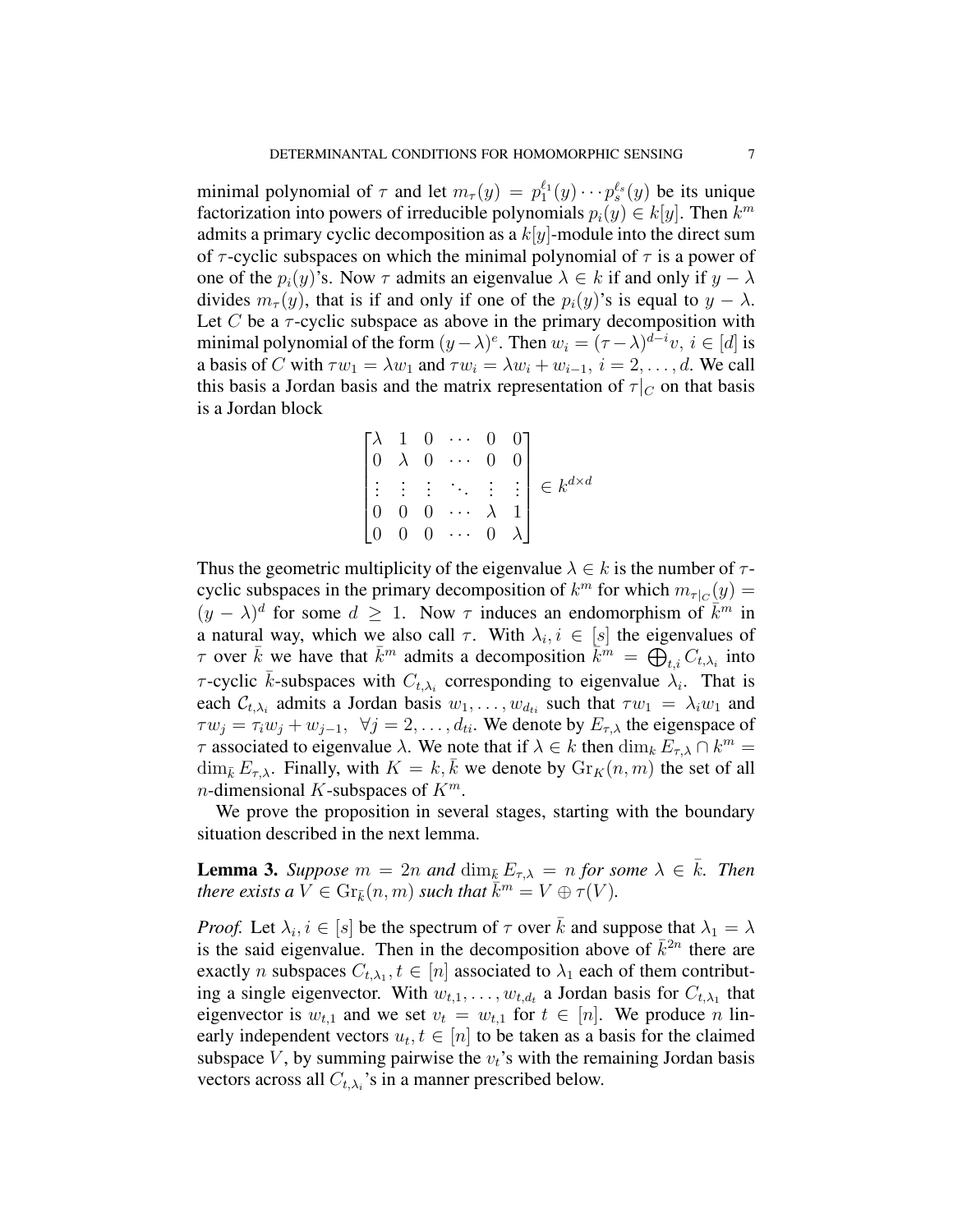First, suppose that all  $\mathcal{C}_{t,\lambda_1}$ 's are 1-dimensional. Then  $\mathcal{C}_{1,\lambda_2}$  is a non-trivial subspace with Jordan basis say  $w_1, \ldots, w_d$ , for some  $d \geq 1$ . We construct the first d basis vectors  $u_1, \ldots, u_d$  for V as  $u_j = v_j + w_j$ ,  $j \in [d]$ . A forward induction on the relations

$$
\tau u_1 = \lambda_1 v_1 + \lambda_2 w_1; \ \ \tau u_j = \lambda_1 v_j + \lambda_2 w_j + w_{j-1}, \ \ j = 2, \dots, d,
$$

together with  $\lambda_1 \neq \lambda_2$ , gives

$$
\mathrm{Span}(u_1, \tau u_1, \ldots, u_d, \tau u_d) = (\oplus_{t \in [d]} \mathcal{C}_{t, \lambda_1}) \oplus \mathcal{C}_{1, \lambda_2}
$$

If  $d = n$  we are done, otherwise either  $\mathcal{C}_{2,\lambda_2}$  or  $\mathcal{C}_{1,\lambda_3}$  is a non-trivial subspace and we inductively repeat the argument above until all  $\mathcal{C}_{t,\lambda_i}$ 's are exhausted.

Next, suppose that not all  $C_{t,\lambda_1}$ 's are 1-dimensional. We may assume that there exists integer  $0 \le r < n$  such that  $\dim C_{t,\lambda_1} = 1$  for every  $t \le r$ and  $\dim C_{t,\lambda_1} = d_j > 1$  for every  $t > r$ . If  $r = 0$ , then each  $C_{t,\lambda_1}$  is necessarily 2-dimensional and  $\tau$  has only one eigenvalue  $\lambda_1$ . Letting  $w_{1,t}$ ,  $w_{2,t}$ be the Jordan basis for  $C_{t,\lambda_1}$ , we define  $u_t = w_{2,t}$ ,  $\forall t \in [n]$ . Clearly,  $\text{Span}(u_t, \tau u_t) = \text{Span}(w_{1,t}, w_{2,t}),$  in which case  $\text{Span}(\{u_t, \tau u_t\}_{t \in [n]}) =$  $\bigoplus_{t\in[n]}C_{t,\lambda_1}=\overline{k}^{2n}$ . So suppose  $1\leq r < n$ . Let  $w_1,\ldots,w_{d_{r+1}}$  be a Jordan basis for  $C_{r+1,\lambda_1}$ . Since

$$
2(n - r - 1) \le \dim \oplus_{t = r + 2}^{n} C_{t, \lambda_1} \le \text{codim } \oplus_{t = 1}^{r + 1} C_{t, \lambda_1} = 2n - r - d_{r + 1},
$$

we must have

$$
d_{r+1} - 2 \le r
$$

Recall that  $w_1 = v_{r+1}$  and define  $u_1 = v_{r+1} + w_{d_{r+1}}$  and  $u_j = v_{j-1} + w_j$  for  $j = 2, ..., d_{r+1} - 1$ . Noting that  $\{w_j : j \in [d_{r+1} - 1]\} = \{\tau u_j - \lambda u_j : j \in$  $[d_{r+1}-1]$ , we have

$$
\text{Span}\left(\{u_j, \tau u_j\}_{j=1}^{d_{r+1}-1}\right) = \left(\bigoplus_{t=1}^{d_{r+1}-2} C_{t,\lambda_1}\right) \oplus C_{r+1,\lambda_1}
$$

If  $r = n - 1$ , we have found a  $(d_n - 1)$ -dimensional subspace  $V' :=$  $\text{Span}(u_j : j \in [d_{r+1}-1])$  such that  $V' + \tau(V') = \bigoplus_{t=1}^n C_{t,\lambda_1}$ . Otherwise if  $r < n - 1$ ,  $C_{r+2,\lambda_1}$  is a nontrivial subspace of dimension  $d_{r+2} \geq 2$ , which must satisfy  $r + d_{r+1} + d_{r+2} + 2(n - r - 2) \leq 2n$  or

$$
d_{r+2} - 2 \le r - (d_{r+1} - 2)
$$

Letting  $w_1, \ldots, w_{d_{r+2}}$  be a Jordan basis for  $C_{r+2,\lambda_1}$  and recalling the convention  $v_{r+2} = w_1$ , we define  $u_{d_{r+1}}, \ldots, u_{d_{r+1}+d_{r+2}-2}$  as

$$
u_{d_{r+1}} = v_{r+2} + w_{d_{r+2}}, \ \ u_{d_{r+1}-1+j} = v_{d_{r+1}-3+j} + w_j, \ \ \forall j = 2, \dots, d_{r+2}-1
$$

Then one verifies that

$$
\text{Span}\left(\{u_{d_{r+1}-1+j}, \tau u_{d_{r+1}-1+j}\}_{j=1}^{d_{r+2}-1}\right) = \left(\bigoplus_{t=1}^{d_{r+2}-2} C_{d_{r+1}-2+t,\lambda_1}\right) \oplus C_{r+2,\lambda_1}
$$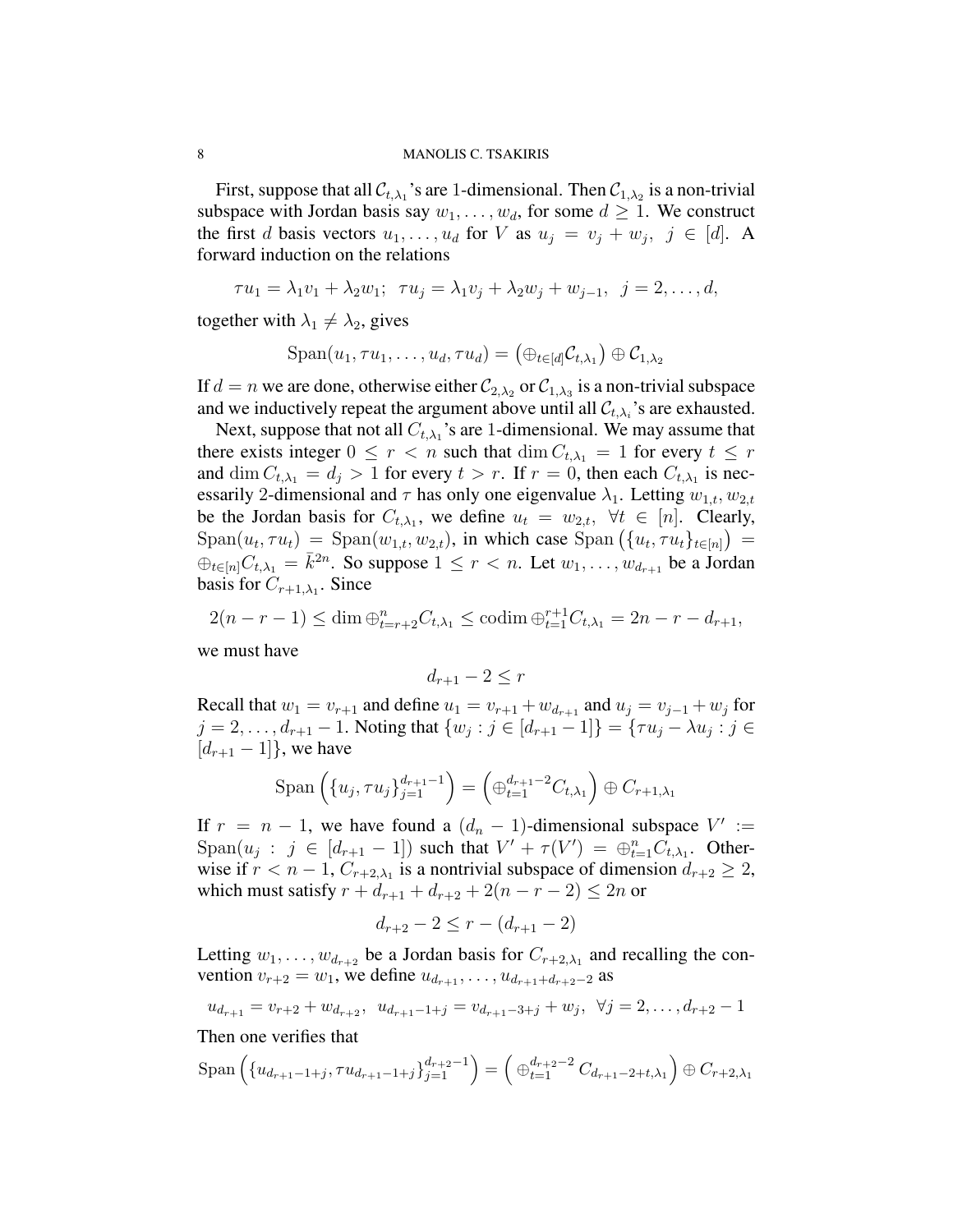and in particular

 $\text{Span}\left(\{u_j,\tau u_j\}_{j=1}^{d_{r+1}+d_{r+2}-2}\right)=\Big(\oplus_{t=1}^{d_{r+1}+d_{r+2}-4} C_{t,\lambda_1}\Big) \oplus \Big(\oplus_{t\in [2]} C_{r+t,\lambda_1}\Big).$ 

Continuing inductively like this we exhaust all  $C_{t,\lambda_1}$ 's that have dimension greater than 1 and obtain

$$
V' = \text{Span}\left(\left\{u_j : j = 1, \dots, \sum_{j \in [n-r]} (d_{r+j} - 1)\right\}\right)
$$

$$
V' + \tau(V') = \left(\bigoplus_{t \in \left[\sum_{j=1}^{n-r} (d_{r+j} - 2)\right]} C_{t,\lambda_1}\right) \oplus \left(\bigoplus_{t \in [n-r]} C_{r+t,\lambda_1}\right)
$$

with  $\sum_{j=1}^{n-r} (d_{r+j} - 2) \le r$ . If equality is achieved then  $\dim V' = n$  and we can take  $V = V'$ ; note that in that case  $s = 1$ . Otherwise,  $\dim \oplus_{t, i > 1} C_{t, \lambda_i} =$  $r - \sum_{j=1}^{n-r} (d_{r+j} - 2) =: \alpha$  and this is precisely the number of 1-dimensional  $C_{t,\lambda_1}$ 's that have not been used so far. Letting  $\xi_1,\ldots,\xi_\alpha$  be the union of all Jordan bases of all  $C_{t,\lambda_i}$ 's for  $i > 1$ , we define the remaining  $\alpha$  basis vectors of *V* as  $u_{n-\alpha+j} = v_{r-\alpha+j} + \xi_j$ ,  $j \in [\alpha]$ , and since

$$
\text{Span}\left(\{u_{n-\alpha+j},\tau(u_{n-\alpha+j})\}_{j=1}^{\alpha}\right) = \left(\bigoplus_{j=1}^{\alpha} C_{r-\alpha+j,\lambda_1}\right) \oplus \left(\bigoplus_{t,i>1} C_{t,\lambda_i}\right)
$$
\nthe proof is complete.

\n
$$
\Box
$$

We now use Lemma [3](#page-6-0) to get a stronger statement for eigenspace dimensions less than or equal to half of the ambient dimension.

<span id="page-8-0"></span>**Lemma 4.** Suppose  $m = 2n$  and  $\dim_{\bar{k}} E_{\tau,\lambda} \leq n$  for every  $\lambda \in k$ . Then *there exists a*  $\widehat{V} \in \text{Gr}_{\bar{k}}(n, m)$  *such that*  $\overline{k}^m = V \oplus \tau(V)$ *.* 

*Proof.* Let  $\lambda_i, i \in [s]$  be the eigenvalues of  $\tau$  over  $\overline{k}$  and proceed by induction on n. For  $n = 1$  we have  $s \leq 2$  and  $\dim E_{\tau,\lambda_i} = 1$ , whence the claim follows from Lemma [3.](#page-6-0) So let  $n > 1$ . If  $\dim_{\bar{k}} E_{\tau,\lambda_i} = n$ for some  $i$ , then we are done by Lemma [3.](#page-6-0) Hence suppose throughout that  $\dim_{\bar{k}} E_{\tau,\lambda_i} < n, \forall i \in [s]$ . Since the induction hypothesis applied on any 2(n − 1)-dimensional  $\tau$ -invariant subspace S furnishes an  $(n - 1)$ dimensional subspace  $V' \subset S$  such that  $V' \oplus \tau(V') = S$ , our strategy is to suitably select  $S$  so that for a 2-dimensional complement  $T$  there is a vector  $u \in T$  such that  $Span(u, \tau u) = T$ . Then we can take  $V = V' + Span(u)$ .

If there are two 1-dimensional subspaces  $C_{1,\lambda_1}$ ,  $C_{1,\lambda_2}$  spanned by  $v_1, v_2$ respectively, we let  $S = \bigoplus_{(t,i) \neq (1,1), (1,2)} C_{t,\lambda_i}$  and  $u = v_1 + v_2$ . So suppose that there is at most one eigenvalue, say  $\lambda_1$ , that possibly contributes 1dimensional subspaces  $C_{t,\lambda_1}$ 's. In that case, there exist  $t', i'$  such that  $d :=$  $\dim_{\bar{k}} C_{t',\lambda_{i'}} > 1$ . Let  $w_1, \ldots, w_d$  be a Jordan basis for  $C_{t',\lambda_{i'}}$ . Define the  $\tau$ invariant subspace  $\tilde{C}_{t,\lambda_i} = \text{Span}(w_1, \dots, w_{d-2})$ , taken to be zero if  $d = 2$ . Then we let  $S = (\bigoplus_{(t,i) \neq (t',i')} C_{t,\lambda_i}) \oplus \tilde{C}_{t,\lambda_i}$  and  $u = w_d$ .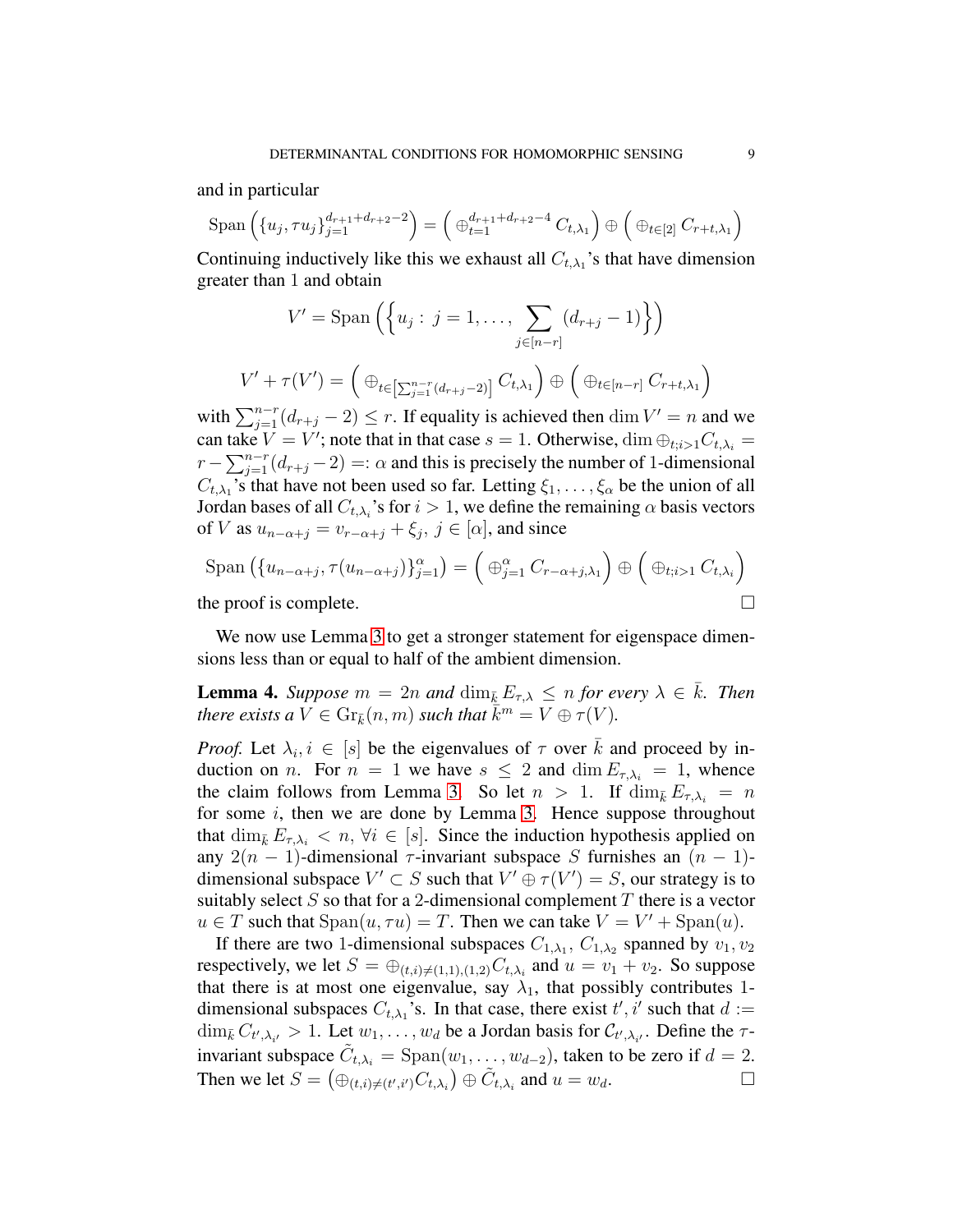We take one step further by allowing  $m \geq 2n$ .

<span id="page-9-0"></span>**Lemma 5.** *Suppose*  $m \geq 2n$  *and*  $\dim_{\bar{k}} E_{\tau,\lambda} \leq m - n$  *for every*  $\lambda \in \bar{k}$ *. Then there exists a*  $V \in \mathrm{Gr}_{\bar{k}}(n,m)$  *such that*  $\dim_{\bar{k}} V \oplus \tau(V) = 2n$ .

*Proof.* The strategy is to find a 2n-dimensional  $\tau$ -invariant subspace  $S \subset$  $\bar{k}^m$  for which  $\dim_{\bar{k}} E_{\tau|_{S},\lambda_i} \leq n$ ; then the claim will follow from Lemma [4.](#page-8-0) We obtain S by suitably truncating the  $C_{t,\lambda_i}$ 's. Set  $\mu = \max_{i \in [s]} \dim_{\bar{k}} E_{\tau,\lambda_i}$ . If  $\mu = 1$  then  $\tau$  has  $m$  distinct eigenvalues and we may take  $S = \bigoplus_{i \in [2n]} C_{i,\lambda_i}$ . Suppose that  $1 \lt \mu \leq n$ . Set  $c = m - 2n$ . If there is some  $C_{t', \lambda_{i'}}$ with  $d = \dim_{\bar{k}} C_{t', \lambda_{i'}} \geq c$ , let  $w_1, \ldots, w_d$  be a Jordan basis for  $C_{t', \lambda_{i'}}$ and take  $S = (\bigoplus_{(t,i)\neq (t',i')} C_{t,\lambda_i}) \oplus \text{Span}(w_1,\ldots,w_{d-c})$ . Otherwise, let  $\beta > 1$  be the smallest number of subspaces  $C_{t_1, \lambda_{i_1}}, \ldots, C_{t_\beta, \lambda_{i_\beta}}$  for which  $\dim_{\bar{k}} \oplus_{j \in [\beta]} C_{t_j, \lambda_{i_j}} = c + \ell$  for some  $\ell \ge 0$ . Then by the minimality of  $\beta$  we must have that  $\dim_{\bar{k}} C_{t_1,\lambda_{i_1}} \geq \ell$ . Now replace  $C_{t_1,\lambda_{i_1}}$  by an  $\ell$ -dimensional  $\tau$ -invariant subspace  $\tilde{C}_{t_1,\lambda_{i_1}}$  obtained as the span of the first  $\ell$  vectors of a Jordan basis of  $C_{t_1,\lambda_{i_1}}$  and take  $S = \left( \bigoplus_{(t,i) \neq (t_j,\lambda_{i_j}), j \in [\beta]} C_{t,\lambda_i} \right) \oplus \tilde{C}_{t_1,\lambda_{i_1}}$ .

Next, suppose that  $\mu > n$  and we may assume that  $\dim_{\bar{k}} E_{\tau,\lambda_1} = \mu =$  $n + c_1$  with  $0 < c_1 \leq c$ . We first treat the case  $c_1 = c$ . In such a case  $\dim_{\bar{k}} E_{\tau,\lambda_i} \leq n$  for any  $i > 1$ . Let r be the number of 1-dimensional  $C_{t,\lambda_1}$ 's, say  $C_{1,\lambda_1}, \ldots, C_{r,\lambda_1}$ . Then we must have that

$$
r + 2(n + c - r) \le 2n + c \Leftrightarrow c \le r
$$

and we can take  $S = \left( \bigoplus_{t=c+1}^{n+c} C_{t,\lambda_1} \right) \oplus \left( \bigoplus_{t,i>1} C_{t,\lambda_i} \right)$ . Next, suppose that  $c_1 < c$ . If  $\dim_{\bar{k}} C_{t,\lambda_i} = 1$  for every  $\dot{t}, i$ , then there are  $n + c - c_1$ 1-dimensional  $C_{t,\lambda_i}$ 's associated to eigenvalues other than  $\lambda_1$ . In that case we can take S to be the sum of n subspaces associated to  $\lambda_1$  and any other subspaces associated to eigenvalues different than  $\lambda_1$ . If on the other hand  $\dim_{\bar{k}} C_{t',\lambda_{i'}} > 1$  for some  $t', i'$ , then we replace  $\bar{k}^m$  by  $U_1$ , the latter being the sum of all  $C_{t,\lambda_i}$ 's with the exception that  $C_{t',\lambda_{i'}}$  has been replaced by a  $\tilde{C}_{t',\lambda_{i'}} \subset C_{t',\lambda_{i'}}$  of dimension one less which we rename to  $C_{t',\lambda_{i'}}$ . Notice that this replacement does not change  $\mu$ . If  $c - 1 = c_1$  or all  $C_{t,\lambda_i}$ 's in the decomposition of  $U_1$  are 1-dimensional, we are done by proceeding as above. If on the other hand  $c - 1 > c_1$  and there is a  $C_{t', \lambda_{i'}}$  of dimension larger than one, then replace  $U_1$  by  $U_2$ , where the latter is the sum of all  $C_{t,\lambda_i}$ 's except the said  $C_{t',\lambda_{i'}}$ , which is replaced as above by a  $C_{t',\lambda_{i'}}$  of dimension one less. Continuing inductively like this furnishes  $S$ .

We are now in a position to complete the proof of Proposition [2.](#page-2-0) Suppose first that  $\dim_{\bar{k}} E_{\tau,1} \leq m-n$ . Then for  $V \in \mathrm{Gr}_k(n,m)$  we have  $\dim_k(V +$  $\tau(V)$ )  $\leq 2n$  with equality on an open set  $\mathscr{U} \subset \text{Gr}_k(n,m)$ . With  $A \in k^{m \times n}$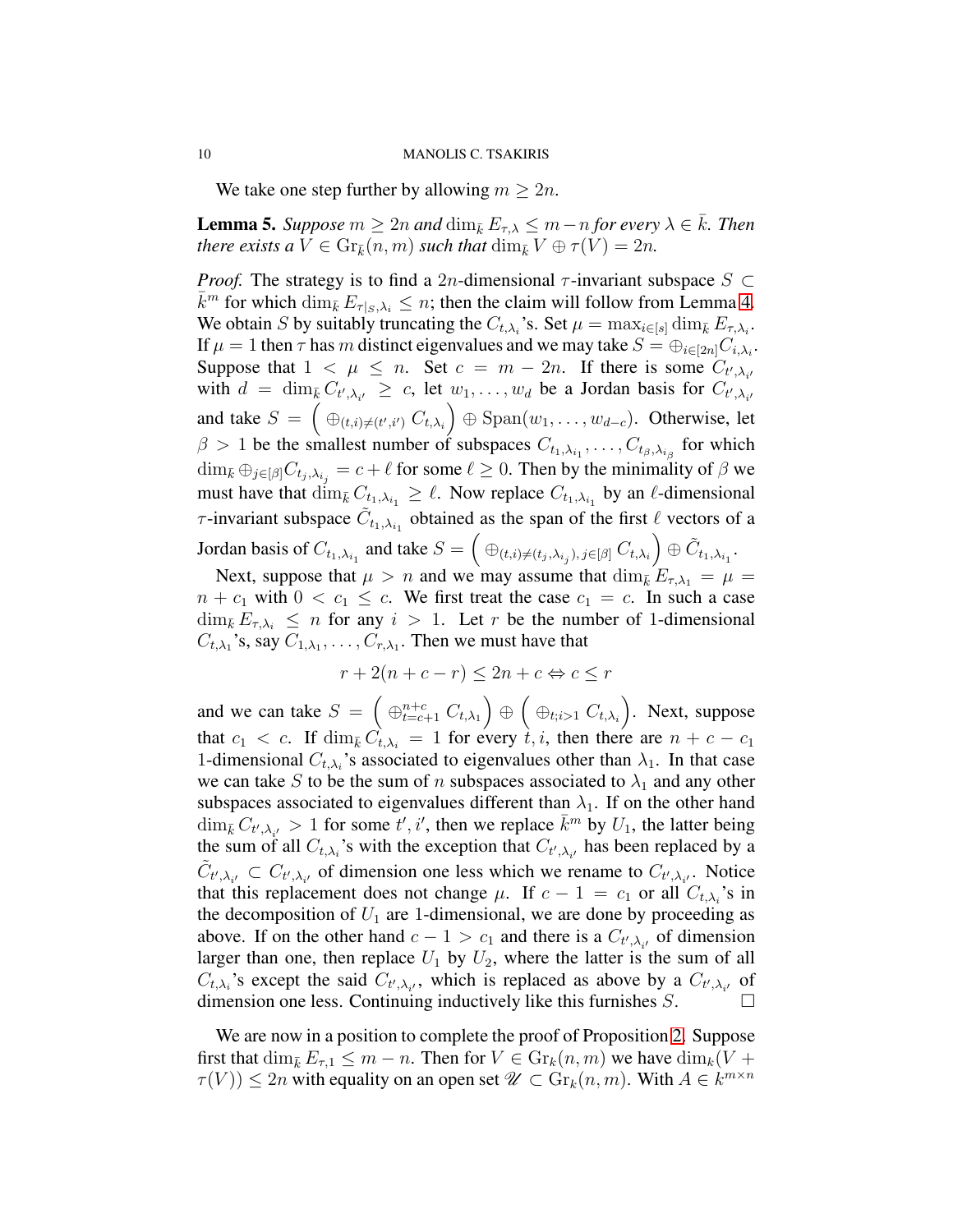a basis of V, we have that  $V \in \mathcal{U}$  if and only if some  $2n \times 2n$  minor of the  $m \times 2n$  matrix [A TA] is non-zero. These minors are polynomials in the Plücker coordinates of V with coefficients over  $k$ . By Lemma [5](#page-9-0) at least one of these polynomials has a non-zero valuation at some  $V^* \in \mathrm{Gr}_{\bar{k}}(n,m)$  so that W is non-empty. Note that every  $V \in \mathcal{U}$  necessarily does not intersect  $\ker(\tau)$ . Then for every  $V \in \mathscr{U}$  we have  $V \cap \tau(V) = 0$  so that the equality  $\tau(v_1) = v_2$  implies  $v_1 = v_2 = 0$ .

Next, suppose that  $\dim_{\bar{k}} E_{\tau,1} > m - n$ . This implies  $\dim_k E_{\tau,1} \geq n$ . Let  $S \in k^{m \times m}$  be an invertible matrix such that its first *n* columns lie in  $E_{\tau,1}$ . Then the matrix  $S^{-1}TS$  is block diagonal with the top left  $n \times n$  block the identity matrix. Denote by  $S_{[n]}^{-1}$  $\binom{-1}{[n]}$  the top  $n \times m$  block of  $S^{-1}$  and let  $\mathscr U$  be the non-empty open set of  $\operatorname{Gr}_k(n, m)$  such that for every  $V \in \mathcal{U}$  and every  $A \in k^{m \times n}$  basis of V, the matrix  $S_{[n]}^{-1}A$  is invertible. This makes  $\mathscr{U}$  the complement of a hyperplane, since  $\det(S_{[n]}^{-1}A) = 0$  is a linear equation in the Plücker coordinates of V. Now let  $V \in \mathscr{U}$  and suppose that  $\tau(v_1) = v_2$ with  $v_1, v_2 \in V$ . Let A be a basis of V and write  $v_i = A \xi_i$ . Then the relation  $TA\xi_1 = A\xi_2$  implies  $S_{[n]}^{-1}A\xi_1 = S_{[n]}^{-1}A\xi_2$  and so  $\xi_1 = \xi_2$ .

#### 3. PROOF OF THEOREM [2](#page-1-1)

We first need two lemmas.

<span id="page-10-0"></span>**Lemma 6.** Let  $\Pi$  be an  $\ell \times \ell$  permutation matrix consisting of a single cycle, *and let* Σ *be an* ℓ×ℓ *diagonal matrix with its diagonal entries taking values in*  $\{1, -1\}$ *. Let*  $\mathcal Q$  *be the ideal generated by the*  $2 \times 2$  *determinants of the matrix*  $[\Sigma \Pi z \ z]$  *over the l-dimensional polynomial ring*  $k[z] = k[z_1, \ldots, z_\ell]$ *. Then* height( $Q$ ) =  $\ell$  - 1*.* 

*Proof.* Note that the height of  $Q$  is the same as the height of the extension of Q in  $\bar{k}[z]$ , so we may assume that  $k = \bar{k}$ . Let  $Y \subset \bar{k}^{\ell}$  be the vanishing locus of Q. Clearly  $v \in Y$  if and only if v is an eigenvector of  $\Sigma \Pi$ . Hence Y is the union of the eigenspaces of  $\Sigma\Pi$ , the latter being the irreducible components of Y. With  $\sigma_i \in \{1, -1\}$  the *i*-th diagonal element of  $\Sigma$ , the eigenvalues of  $\Sigma\Pi$  are the  $\ell$  distinct roots of the equation  $x^{\ell} = \sigma_1 \cdots \sigma_{\ell}$ . Hence  $\Sigma\Pi$  is diagonalizable with  $\ell$  distinct eigenvalues, i.e., each eigenspace has dimension 1. Thus Y has pure dimension  $1 = \dim Y = \dim k[z]/I_{\Sigma\Pi}$  whence height( $Q$ ) = 1.

<span id="page-10-1"></span>**Lemma 7.** Let  $\Pi$  be an  $m \times m$  permutation matrix consisting of c cycles *and* Σ *an* m × m *diagonal matrix with diagonal entries taking values in*  $\{1, -1\}$ *. For every*  $i \in [c]$  *let*  $\mathfrak{I}_i \subset [m]$  *be the indices that are cycled by cycle i.* Let  $\mathfrak{I} \subset [m]$  *such that*  $\#\mathfrak{I} \geq 2$  *and*  $\mathfrak{I}_i \not\subset \mathfrak{I}$  *for every*  $i \in [c]$ *. Let*  $\mathcal{Q}$ *be the ideal generated by the* 2 × 2 *determinants of the row-submatrix* Φ *of*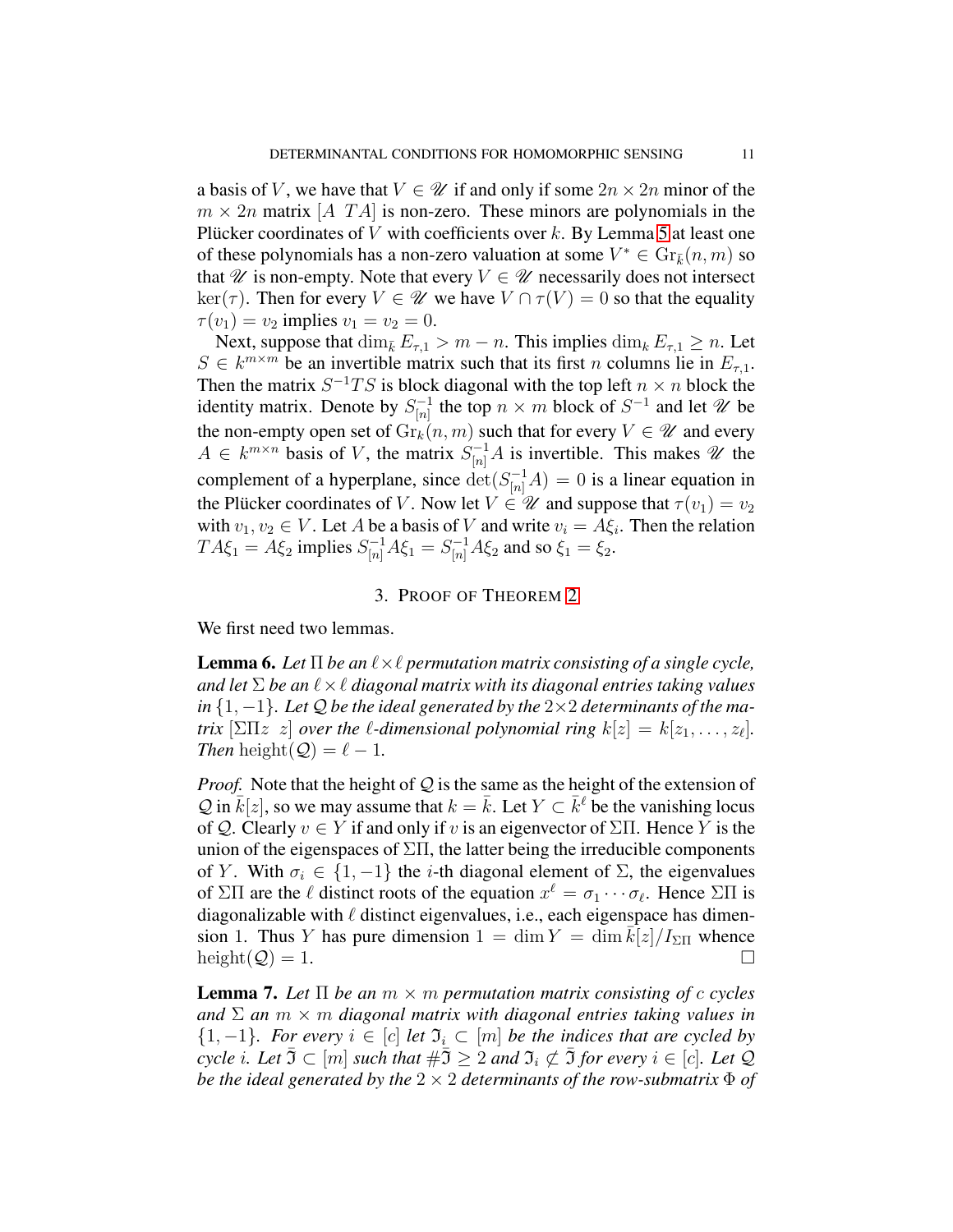$[x \Sigma \Pi x]$  *indexed by*  $\overline{3}$ *. Viewing* Q *as an ideal of the polynomial ring over* k *in the indeterminates that appear in*  $\Phi$ *, we have that* height( $Q$ ) =  $\#Z - 1$ *.* 

*Proof.* Let  $\Phi = [x \Sigma \Pi x]_{\bar{2}}$  be the said submatrix. Let  $r \in [c]$  be such that  $\bar{\mathfrak{I}} \cap \tilde{\mathfrak{I}}_r \neq \emptyset$ . Since  $\mathfrak{I}_r \not\subset \bar{\mathfrak{I}}$ , we can partition  $\bar{\mathfrak{I}} \cap \mathfrak{I}_r$  into subsets  $\bar{\mathfrak{I}}_{rj}$  for  $j \in [s_r]$ for some  $s_r$ , such that each  $\Phi_{rj} = [x \Sigma \Pi x]_{\bar{\mathfrak{I}}_{rj}}$  has up to a permutation of the rows the form

$$
\Phi_{rj} = \begin{bmatrix} x_{\alpha} & \sigma_{\beta} x_{\beta} \\ x_{\alpha+1} & \sigma_{\alpha} x_{\alpha} \\ \vdots & \vdots \\ x_{\alpha+\ell-2} & \sigma_{\alpha+\ell-3} x_{\alpha+\ell-3} \\ x_{\gamma} & \sigma_{\alpha+\ell-2} x_{\alpha+\ell-2} \end{bmatrix}
$$

Here  $\sigma_i \in \{1, -1\}$  and  $x_{\alpha}, \ldots, x_{\alpha+\ell-2}, x_{\beta}, x_{\gamma}$  are distinct variables appearing only in  $\Phi_{rj}$ . Note that there is a total of  $s = \sum_{\bar{\mathfrak{I}}_r \neq \emptyset} s_r$  blocks  $\Phi_{rj}$  and a total of  $\#\overline{3}$  + s distinct indeterminates appearing in  $\Phi$ . Let T be the general determinantal ring over k of  $2 \times 2$  determinants of a  $\#\mathfrak{I} \times 2$  matrix of variables. Then it is very well known that  $T$  is Cohen-Macaulay of dimension  $#J + 1$  [Bruns and Vetter](#page-13-4) [\(1988\)](#page-13-4). Taking quotient with  $#J - s$  suitable linear forms we obtain the quotient ring associated to  $Q$ . Taking quotient with extra s linear forms we can obtain the quotient ring of an ideal of the form appearing in Lemma [6.](#page-10-0) Then as per Lemma [6](#page-10-0) this is 1-dimensional so that the total sequence of  $\#\bar{3}$  linear forms is a T-regular sequence.

Remark 1. *Ignoring the sign matrix* Σ*, a geometric view of the proof of* Lemma [7](#page-10-1) is the following. When  $k = k$  the ideal Q corresponds to a ra*tional normal scroll of dimension*  $s + 1$ *. Then we take a sequence of s hyperplane sections of that scroll, each time getting a new scroll of dimension one less until the scroll degenerates to the union of eigenspaces of a cyclic permutation. See [Conca and Faenzi \(2017\)](#page-13-5) for a complete classification of rational normal scrolls that arise as hyperplane sections of rational normal scrolls, see also [Catalano-Johnson \(1997](#page-13-6)) for the free resolution of ideals of* 2 × 2 *determinants of a matrix of linear forms with two columns.*

It is enough to bound as claimed the dimension of  $U_{\rho_2\rho_1\pi,\rho_2}$  where  $\pi$  is some permutation. Since the dimension of locally finite type  $k$ -schemes is preserved under any field extension (exercise 11.2.J in [Vakil \(2017\)](#page-14-2)) we may assume that  $k = k$ . Let  $R_1, R_2, \Pi$  be matrix representations of  $\rho_1, \rho_2, \pi$ on the canonical basis of  $k^m$ . For a closed point  $v \in U_{\rho_2\rho_1\pi,\rho_2}$  we have  $R_2R_1\Pi v = \lambda R_2v$  for some  $\lambda \neq 0, 1$ . For  $i = 1, 2$ , let  $I_i \subset [m]$  be the indices that correspond to  $\text{im}(R_i)$ , and similarly  $K_i$  the indices that correspond to ker( $R_i$ ). If  $i \in I_2 \cap K_1$ , then it is clear that  $v_i$  must be zero, because  $\lambda \neq 0$ . If  $\pi(i) \in I_2 \cap K_1$ , then we must also have  $v_{\pi(i)} = 0$  for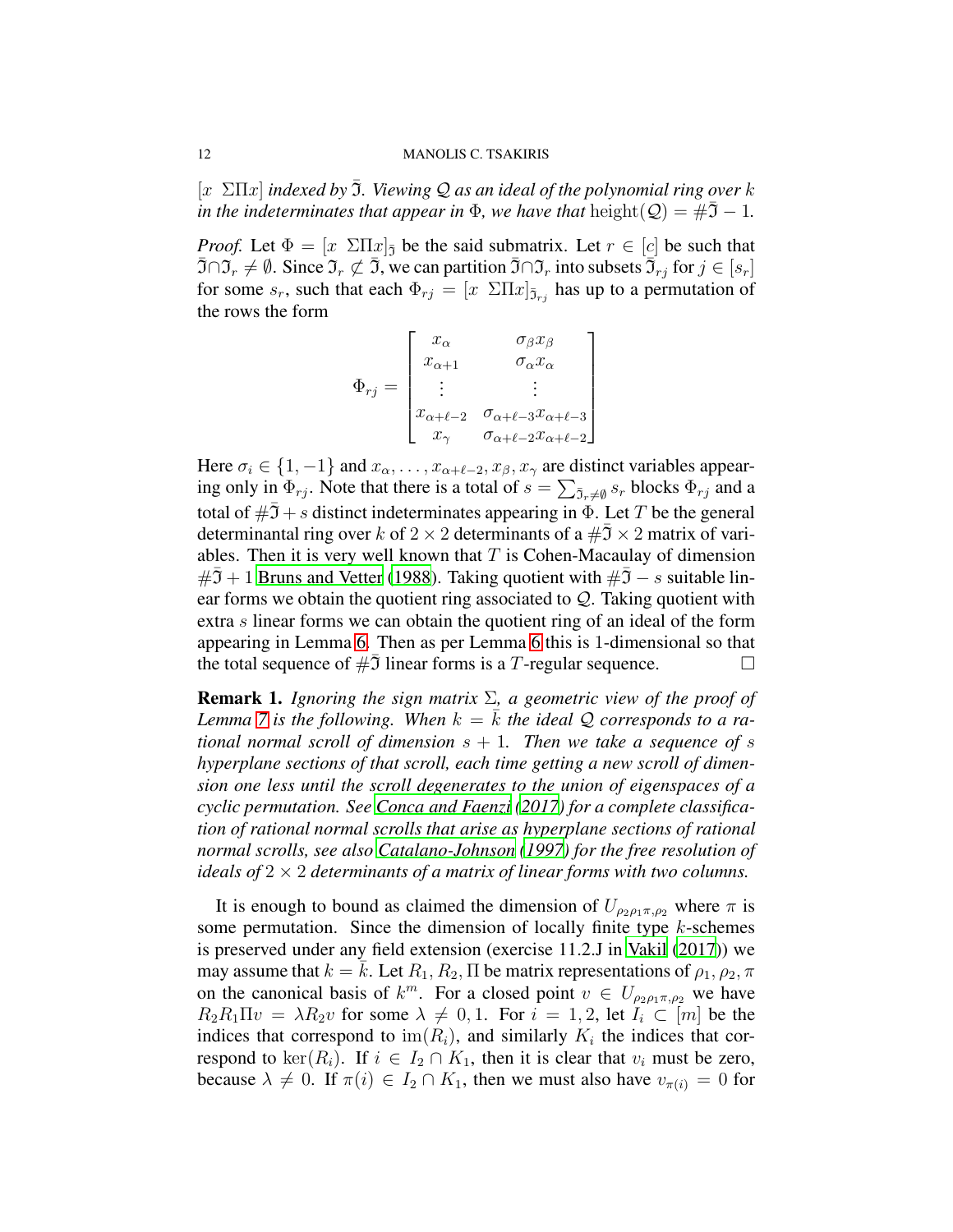the same reason. If  $\pi(i) \in I_2 \cap I_1$ , then again  $v_{\pi(i)} = 0$  because we already have  $v_i = 0$  and  $\lambda \neq 0$ . This *domino effect* either forces v to be zero in the entire orbit of  $i$ , or until an index  $j$  in the orbit of  $i$  is reached such that  $\pi(j) \in K_2 \cap K_1$ . Let  $I_{\text{domino}} \subset I_2$  be the coordinates of v that are forced to zero by the union of the domino effects for every  $i \in I_2 \cap K_1$ . Clearly  $I_2 \setminus I_{\text{domino}} \subset I_2 \cap I_1$ . Let  $i \in I_2 \setminus I_{\text{domino}}$ ; if it so happens that  $\pi(i) = i$ , then we must have that  $v_i = 0$  because  $\lambda \neq 1$ . Consequently the coordinates of v that correspond to fixed points of  $\pi$  and lie in  $I_2 \setminus I_{\text{domino}}$  must be zero. Letting  $I_{\text{fixed}} \subset I_2 \setminus I_{\text{domino}}$  be the set containing these indices, v must lie in the linear variety defined by the vanishing of the coordinates indexed by  $I_{\text{domino}} \cup I_{\text{fixed}}$ .

Next, let  $\bar{\pi}_1, \ldots, \bar{\pi}_{c'}$  be all the  $c' \geq 0$  cycles of  $\pi$  of length at least two that lie entirely in  $I_2 \setminus (I_{\text{domino}} \cup I_{\text{fixed}})$ . Let  $C_i \subset [m]$  be the indices cycled by  $\bar{\pi}_i$ . Since  $\lambda \neq 0$ , it is clear that  $v_{C_i}$  must be an eigenvector of  $\bar{\pi}_i$ , and so by Lemma [6](#page-10-0)  $v_{C_i}$  must lie in a codimension-( $\#C_i - 1$ ) variety. Adding codimensions over  $i \in [c']$ , and letting  $I_{\text{cycles}} = \bigcup_{i \in [c']} C_i$ , we get that  $v_{I_{\text{cycles}}}$ must lie in a variety of codimension  $\sum_{i \in [c']} (\#C_i - 1)$ . Moreover, we may assume that the set  $I_{\text{incomplete}} = I_2 \setminus (I_{\text{domino}} \cup I_{\text{fixed}} \cup I_{\text{cycles}})$  does not contain any complete cycles, and if  $I_{\text{incomplete}} \neq \emptyset$  Lemma [7](#page-10-1) gives that  $v_{I_{\text{incomplete}}}$  must lie in a codimension- $(\#I_{\text{incomplete}}-1)$  variety.

Let  $\mathcal{Y}_{\text{domino}}, \mathcal{Y}_{\text{fixed}}, \mathcal{Y}_{\text{cycles}}, \mathcal{Y}_{\text{incomplete}}$  be the varieties defined by the vanishing of the coordinates in  $I_{\text{domino}}$ , the vanishing of the coordinates in  $I_{\text{fixed}}$ , as well as the vanishing of the  $2 \times 2$  determinants of the matrix  $|x \Pi x|$ indexed by  $I_{\text{cycles}}$  and  $I_{\text{incomplete}}$  respectively. Noting that these varieties are all associated with disjoint polynomial rings and that  $\#I_{\text{domino}} + \#I_{\text{fixed}} +$  $\#I_{\text{cycles}} + \#I_{\text{incomplete}} = \#I_2$ , the above analysis gives that v must lie in a variety  $\mathcal{Y} = \mathcal{Y}_{\text{domino}} \times \mathcal{Y}_{\text{fixed}} \times \mathcal{Y}_{\text{cycles}} \times \mathcal{Y}_{\text{incomplete}}$  so that

$$
\text{codim }\mathcal{Y} \geq #I_{\text{domino}} + #I_{\text{fixed}} + \sum_{i \in [c']} (\#C_i - 1) + \max\{\#I_{\text{incomplete}} - 1, 0\}
$$

$$
= #I_2 - c' - #I_{\text{incomplete}} + \max\{\#I_{\text{incomplete}} - 1, 0\}.
$$

If  $I_{\text{incomplete}} = \emptyset$ , then  $\text{codim } \mathcal{Y} \geq \#I_2 - c'$ . Since  $c' \leq \#I_2/2$ , we have that codim  $\mathcal{Y} \geq \#I_2/2 \geq \lfloor \#I_2/2 \rfloor$ . If on the other hand  $I_{\text{incomplete}} \neq \emptyset$ , then  $c' \leq \lfloor (H_2 - 1)/2 \rfloor$ , so that codim  $\mathcal{Y} \geq H_2 - \lfloor (H_2 - 1)/2 \rfloor - 1 \geq 1$  $|\#I_2/2|$ , with the last inequality separately verified for  $\#I_2$  odd or even.

#### 4. PROOF OF COROLLARY [1](#page-1-2)

If  $\rho_1 \in \mathcal{R}_n$  and  $\rho_2 \in \mathcal{R}_{2n}$ , then the claim is a direct corollary of Theorems [1](#page-1-0) and [2.](#page-1-1) Otherwise, a similar set of arguments as in the proof of Theorem [2](#page-1-1) establishes that  $\dim \mathcal{U}^{\pm}_{\rho_2\rho_1\pi_1,\rho_2\pi_2} \leq m - \lfloor \text{rank}(\rho_2)/2 \rfloor$ , where now  $\mathscr{U}_{\rho_2\rho_1\pi_1,\rho_2\pi_2}^{\pm} = \mathscr{U}_{\rho_2\rho_1\pi_1,\rho_2\pi_2} \setminus \ker(\rho\tau_1 + \tau_2)$ . Moreover, an identical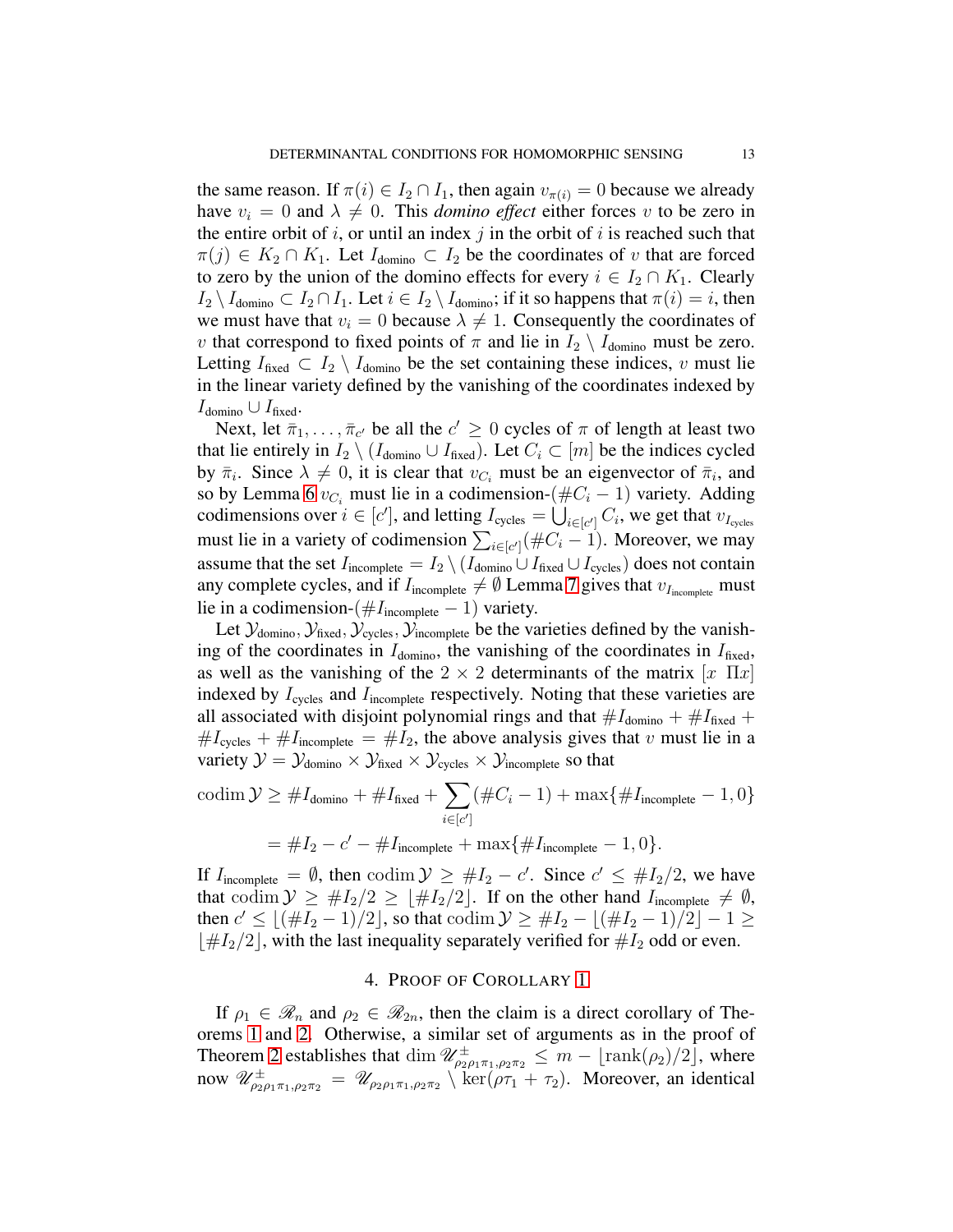argument as in the end of the proof of Proposition [2](#page-2-0) shows that we can adjust that proposition as follows: "Suppose  $\dim_{\bar{k}} E_{\tau,\lambda} \leq m - n$  for every  $\lambda \neq 1, -1$ . Then for a general *n*-dimensional subspace V and  $v_1, v_2 \in V$ we have  $\tau(v_1) = v_2$  only if  $v_1 = v_2$  or  $v_1 = -v_2$ ." Combining everything together establishes the claim.

## 5. PROOF OF PROPOSITION [1](#page-1-3)

Let  $A \in k^{m \times n}$  be a basis of V. If  $\tau_1(v_1) = \tau_2(v_2)$  then  $\tau_2(v_2) \in \tau_1(V)$ and so rank $([T_1A \ T_2A\xi]) \leq n$  for  $\xi \in k^n$  with  $v_2 = A\xi$ . We show that for general  $V, \xi$  this can not happen unless  $\tau_1 = \tau_2$ , in which case  $v_1 - v_2 \in$  $\ker(\tau_1)$  and so  $v_1 = v_2$ . Suppose  $\tau_1 \neq \tau_2$ . We show the existence of  $A, \xi$ such that rank $([T_1A \ T_2A\xi]) = n + 1$ . Since  $\tau_1 \neq \lambda \tau_2$  for all  $\lambda \in k$ , there exists some  $v \in k^m$  such that  $\tau_1(v), \tau_2(v)$  are linearly independent. Let  $W = \text{Span}(\tau_1(v), \tau_2(v))$ . Since  $\text{rank}(\tau_1) \geq n+1$ , any complement C of  $W \cap \text{im}(\tau_1)$  in  $\text{im}(\tau_1)$  has dimension at least  $n-1$ . Let  $C_1$  be a subspace of C of dimension  $n - 1$ . Let  $V_1$  be a subspace of  $\tau_1^{-1}(C_1)$  of dimension  $n - 1$  such that  $C_1 = \tau_1(V_1)$ . Then for  $V = V_1 + \text{Span}(v)$  we have dim  $(\tau_1(V) + \tau_2(v)) = n + 1$ .

#### **REFERENCES**

<span id="page-13-4"></span>Bruns, W. and U. Vetter

1988. *Determinantal Rings*. Springer, Berlin/Heidelberg.

<span id="page-13-6"></span>Catalano-Johnson, M. L.

1997. The resolution of the ideal of 2x2 minors of a 2xn matrix of linear forms. *Journal of Algebra*, 187:39–48.

<span id="page-13-5"></span>Conca, A. and D. Faenzi

2017. A remark on hyperplane sections of rational normal scrolls. *Bull. Math. Soc. Sci. Math. Roumanie*, 60 (108)(4):337–349.

<span id="page-13-2"></span>Dokmanić, I.

2019. Permutations unlabeled beyond sampling unknown. *IEEE Signal Processing Letters*, 26(6):823–827.

<span id="page-13-1"></span>Han, D., F. Lv, and W. Sun

2018. Recovery of signals from unordered partial frame coefficients. *Applied and Computational Harmonic Analysis*, 44(1):38–58.

<span id="page-13-0"></span>Lv, F. and W. Sun

2018. Real phase retrieval from unordered partial frame coefficients. *Advances in Computational Mathematics*, 44(3):879–896.

## <span id="page-13-3"></span>Roman, S.

2008. *Advanced Linear Algebra*. New York: Springer, third edition.